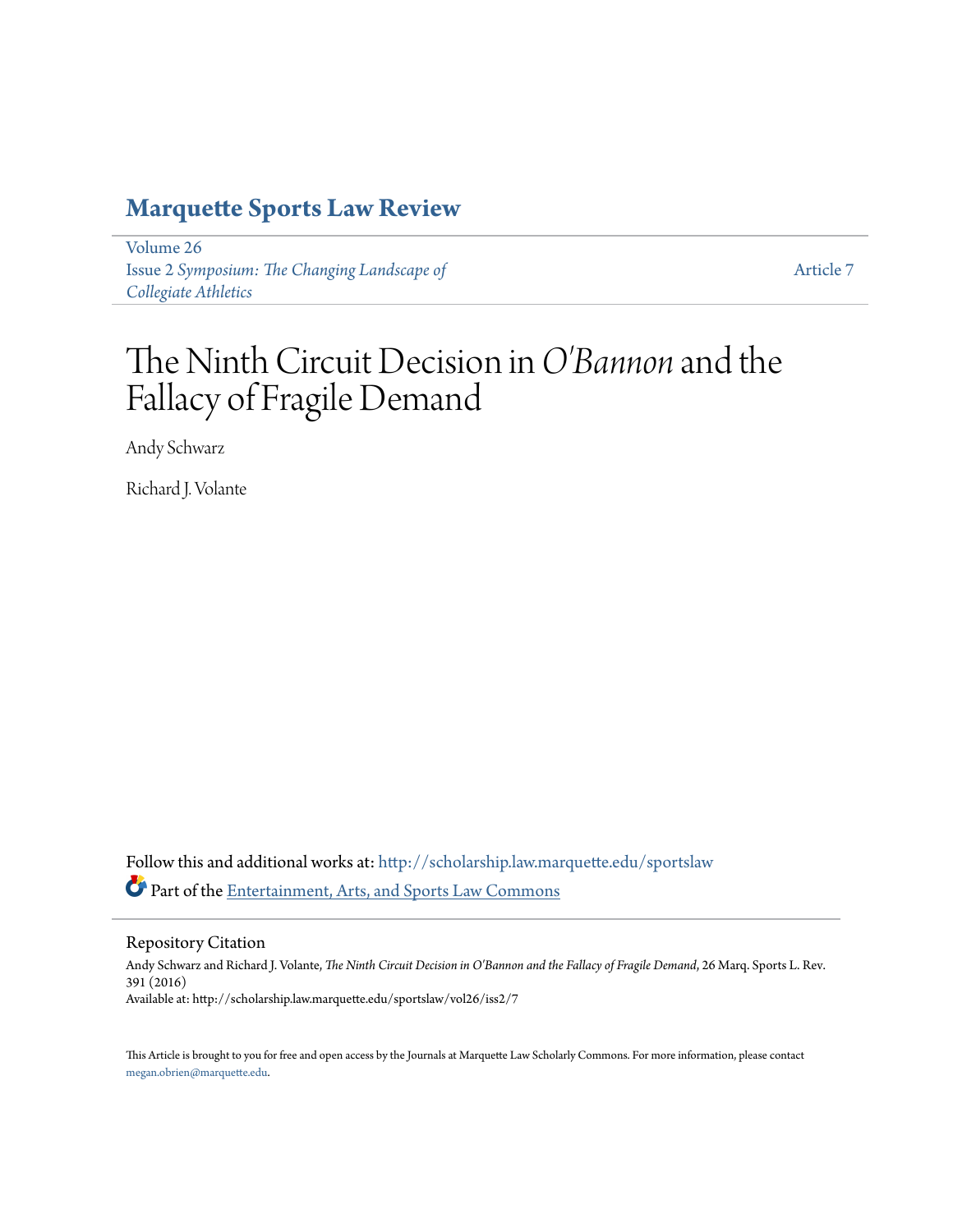### **THE NINTH CIRCUIT DECISION IN**  *O'BANNON* **AND THE FALLACY OF FRAGILE DEMAND**

ANDY SCHWARZ\* & RICHARD J. VOLANTE\*\*

First of all, under the Rule of Reason, in this Court and in the Supreme Court, to be valid, a restraint need only be reasonably necessary to achieve the pro-competitive ends. So . . . the question is whether the NCAA's rule of no pay for play—none—is so inconsistent with its objective of preserving amateur athletics that it violates the Rule [of Reason]. $<sup>1</sup>$ </sup>

With these words, NCAA counsel Seth Waxman succeeded in diverting the Ninth Circuit majority in *O'Bannon v. NCAA*<sup>2</sup> from its actual task, enforcing the antitrust laws. Instead, after having determined the NCAA was a cartel in restraint of trade and liable under the Sherman  $Act$ ,  $3$  the court chose to take on the role of the enforcement arm of the NCAA, focused on preserving amateurism rather than preserving competition.

This error was not lost on the Chief Judge of the Ninth Circuit Judge Sidney Thomas who explained in dissent

<sup>\*</sup> Andy Schwarz (@andyhre on Twitter) is an antitrust economist and partner at OSKR, an economic consulting firm specializing in expert witness testimony. He managed the economic research for Defendants in *Raiders v. NFL* and for Plaintiffs in *O'Bannon v. NCAA*.

<sup>\*\*</sup> Richard J. Volante, Esq. (@EssexAce13 on Twitter) is a sports and entertainment agent and consultant at Sixth City Sports & Entertainment, LLC, a consultation and representation firm. Additionally, Ricky is admitted to the Ohio Bar and recently co-founded Victor & Volante, Co., a firm that focuses on sports and entertainment law.

<sup>1.</sup> Oral Argument at 16:05, O'Bannon v. NCAA, 802 F.3d 1049 (9th Cir. 2015) (No. 14-16601), http://www.ca9.uscourts.gov/media/view\_video.php?pk\_vid=0000007396.

<sup>2.</sup> *O'Bannon*, 802 F.3d at 1076 ("But in finding that paying students cash compensation would promote amateurism as effectively as not paying them, the district court ignored that not paying student-athletes is *precisely what makes them amateurs*.").

<sup>3.</sup> *Id.* at 1079 ("Today, we reaffirm that NCAA regulations are subject to antitrust scrutiny and must be tested in the crucible of the Rule of Reason. . . . In this case, the NCAA's rules have been more restrictive than necessary to maintain its tradition of amateurism in support of the college sports market.").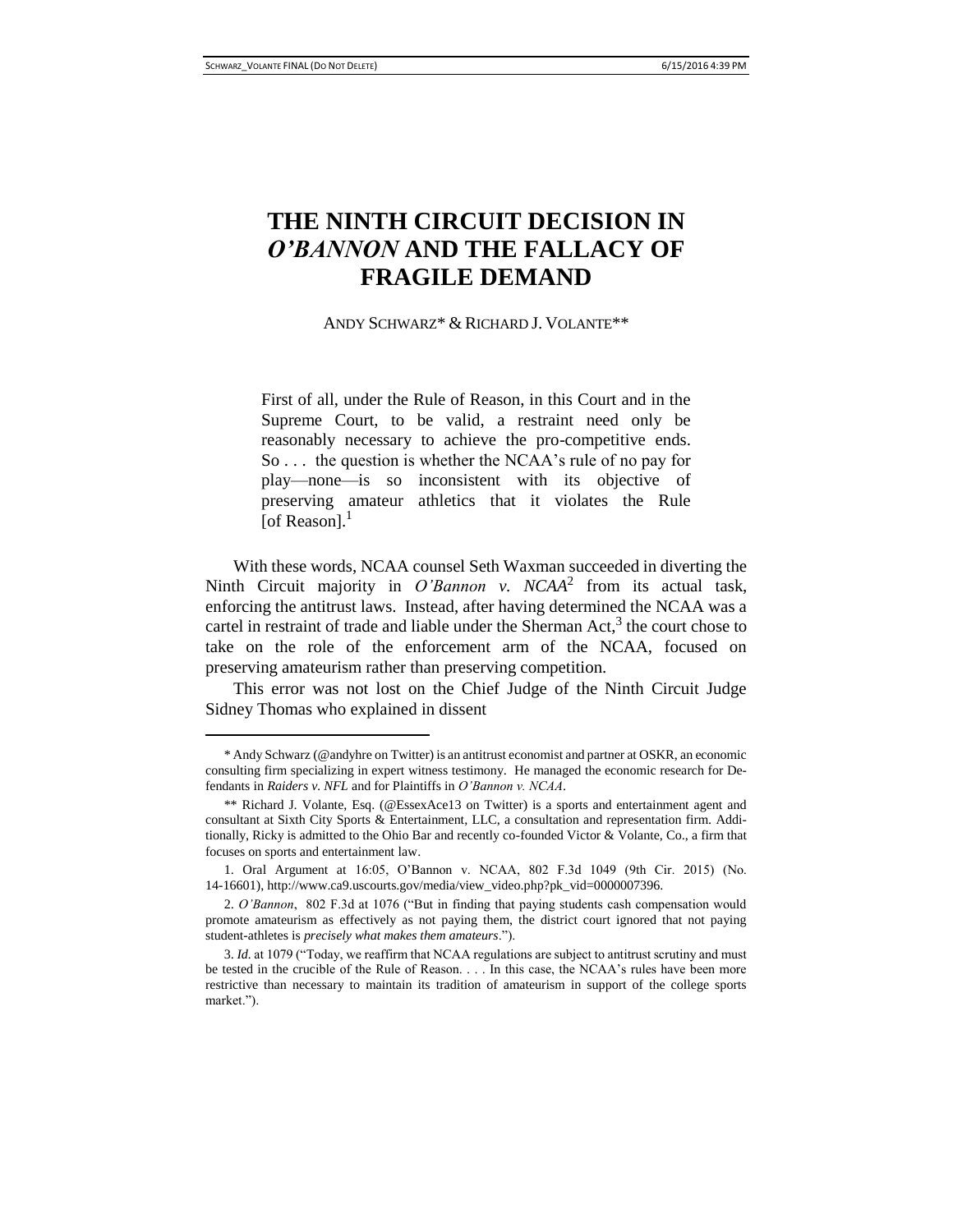The majority characterizes our task at step three of the Rule of Reason as determining "whether the alternative of allowing students to be paid NIL compensation unrelated to their education expenses is 'virtually as effective' in preserving *amateurism* as not allowing compensation." This conclusion misstates our inquiry. Rather, we must determine whether allowing student-athletes to be compensated for their NILs is 'virtually as effective' in *preserving popular demand for college sports* as not allowing compensation. In terms of antitrust analysis, the concept of amateurism is relevant only insofar as it relates to consumer interest. 4

This confusion—between restraints that promote "amateurism" and those that promote competition by allowing a product to exist at all, particularly one that meets consumer demand but could not exist without the restraint—is at the heart of the NCAA's now sixty years of successful price fixing (dating back to 1956). These efforts were, ironically, given a substantial boost when the NCAA lost the *NCAA v. Board of Regents*<sup>5</sup> case (the first of a trilogy of cases that found the NCAA to be an anticompetitive price-fixing cartel<sup>6</sup>). In essence, the NCAA argues (without a proffer of market-based evidence) that amateurism is unable to stand on its own in the marketplace and that rules that provide for collective punishments, including full-on boycotts, are necessary for the product to exist, and therefore the specific rules that define amateurism are immune from antitrust scrutiny. What matters, argues the NCAA, as to the legality of a particular restraint is not whether it provides a *sine qua non* without which college sports (or even amateur college sports) could not exist, but rather whether the rule in suit is a reasonable ancillary restraint to preserve, not competition or even the product in question, but amateurism itself, as the NCAA defines (and continually redefines) it.

Neither this confusion nor efforts to bring it into the light as a sophisticated but sophistic ruse is new. In 2000, Rascher and Schwarz explained

> There is a subtlety here that seems to have been missed by later interpreters of *NCAA v. Board of Regents*. In essence, the

<sup>4.</sup> *Id.* at 1081 (Thomas, J., dissenting) (citation omitted). NIL stands for name, image, and likeness. *Id.* at 1055.

<sup>5.</sup> *See generally* NCAA v. Bd. of Regents, 468 U.S. 85 (1984).

<sup>6.</sup> The other two being *O'Bannon,* 802 F.3d 1049 and Law v. NCAA, 134 F.3d 1010 (10th Cir. 1998).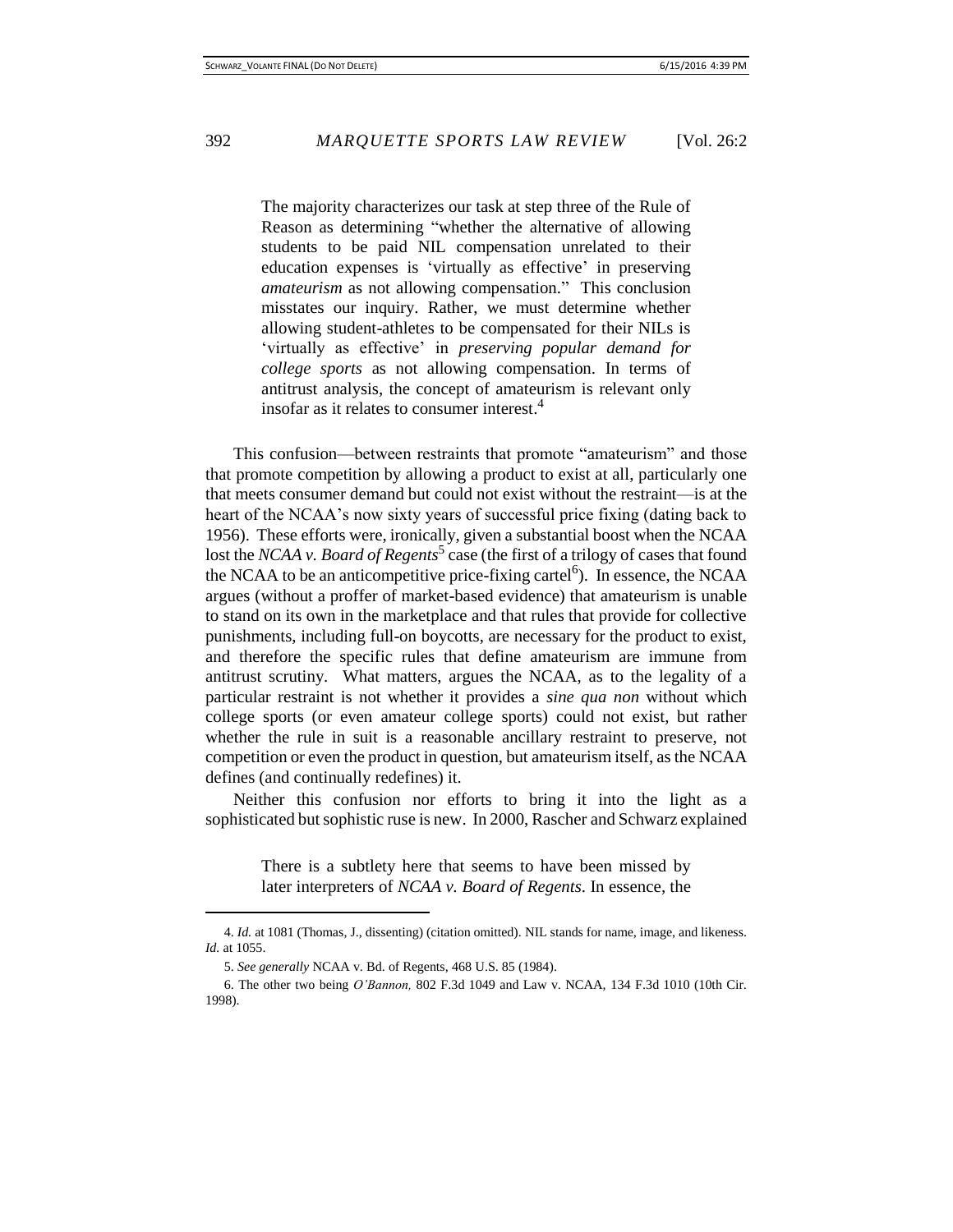*NCAA* Court said one thing: academic affiliation is what differentiates NCAA football from NFL football, and thus creates a market—i.e., this differentiation is procompetitive. The Court then went on to assume that a particular restraint used to achieve that differentiation—amateurism—is both reasonable and necessary. In *NCAA*, there was no need to determine if amateurism was actually a reasonable and necessary restraint; the Court merely sought to highlight the comparative lack of justification for the NCAA's TV restraints.

However, in later cases, particularly *McCormack v. NCAA*, *Gaines v. NCAA*, and *Banks v. NCAA*, the courts have used *NCAA v. Board of Regents* as a starting point, reading Supreme Court dicta as evidence that amateurism itself has passed the reasonableness test, moving forward to evaluate specific follow-on rules designed to support amateurism. These cases analyze whether the NCAA's rules are reasonable and necessary for preserving amateurism, not if amateurism itself is reasonable and necessary. Since *NCAA* did not perform this formal analysis (because this question did not apply to the matter at hand), it remains an open issue for the courts.<sup>7</sup>

As a simple example of this difference, consider the so-called Sanity Code, by which the NCAA banned all scholarship aid in 1948 in the name of amateurism. Under a proper Rule of Reason analysis (had one been performed prior to the restraint collapsing through schools' refusal to enforce the collective boycotts), $8$  the question would be whether a strict and blanket prohibition on all form of scholarship aid whatsoever $9$  was necessary to produce college sports. Almost certainly such an answer would have been (and would still be) no, as no such rule existed during the rise of college football as a popular sport (far more popular than the NFL prior to World War

 $\overline{a}$ 

<sup>7.</sup> Daniel A. Rascher & Andrew D. Schwarz, *Neither Reasonable Nor Necessary: "Amateurism" in Big-Time College Sports*, ANTITRUST, Spring 2000, at 51 (footnotes omitted) (citations omitted).

<sup>8.</sup> Daniel E. Lazaroff, *The NCAA in Its Second Century: Defender of Amateurism or Antitrust Recidivist?*, 86 OR. L. REV. 329, 332–34 (2007) (noting that the Sanity Code only existed for approximately two years before being abandoned and eventually replaced by a form of the NCAA's current bylaws).

<sup>9.</sup> Gary T. Brown, *NCAA Answers Call to Reform: The 'Sanity Code' Leads Association down Path to Enforcement Program*, NCAA.ORG (Nov. 22, 1999), http://fs.ncaa.org/Docs/NCAANewsArchive/1999/19991122/active/3624n24.html.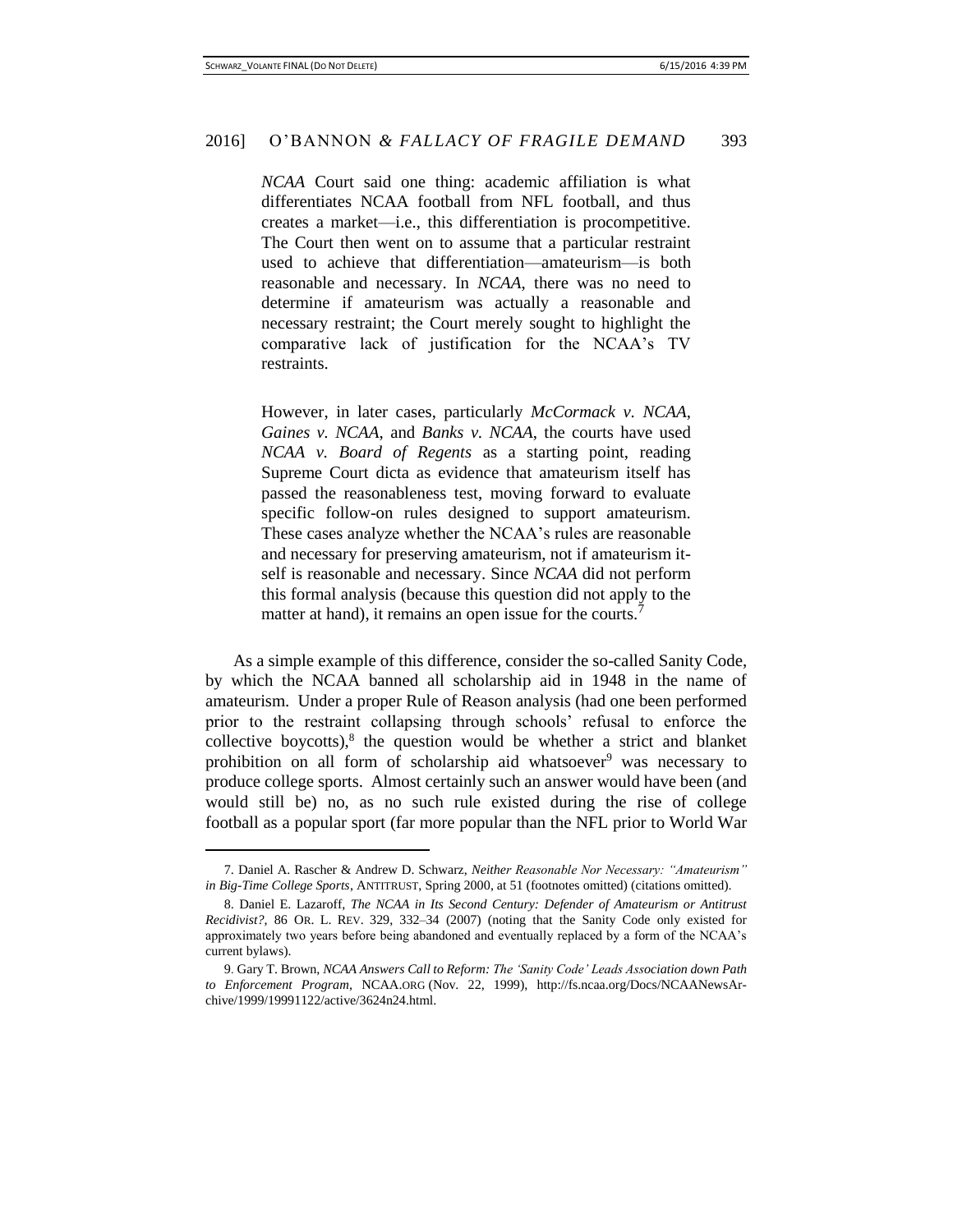$II<sup>10</sup>$ ). However, from the NCAA's position, the question is not whether "sanity" was needed to produce college sports, but whether "sanity" was a reasonably necessary means of ensuring that amateurism existed, regardless of whether amateurism itself was necessary to produce college sports.

From the perspective of 2015, with the Sanity Code gone for over sixty years, it may seem ludicrous that a court might be asked to rule in favor of a restraint prohibiting all scholarship aid, under the theory that if the NCAA feels it is necessary to preserve amateurism, no further inquiry is needed. Ludicrous or not, the NCAA in fact did ask the Ninth Circuit to rule as such, as argued again by Counsel Seth Waxman:

> As a thought exercise, think of what would happen, let's assume . . . the NCAA goes back and says . . . we are simply going to require the Division-III model or the Ivy League model of all schools. That is, students get in, we can try to recruit athletes, but no one gets any athletic scholarships. You get scholarships based on need, if the school has sufficient resources to provide it. Under the Plaintiffs' theory in this case and I think under the district judge's rationale that would be a violation of the antitrust laws . . . The point is, that this is a product, it's again, I think no one would contend, that if the NCAA just decided that we're not going to offer athletic scholarships, which is the rule that existed in 1906 when the rules were first permitted, and instead we're simply going to endorse the rules that we have for Division III, that that would be a violation of the antitrust laws.<sup>11</sup>

To those aware of this dichotomy between truly procompetitive restraints that preserve competition and seemingly unjustified restraints that merely perpetuate the abuse of monopsony power under the guise of amateurism, *O'Bannon* provided an ideal testing ground for whether the antitrust laws would function to protect competition or to preserve the NCAA's cartel power.

The result of this test, to date, is incomplete.<sup>12</sup> The Ninth Circuit majority

<sup>10.</sup> The quick rise in popularity of the NFL can be traced back to the 1958 NFL Championship Game between the Baltimore Colts and New York Giants, which led to the league quickly surpassing college football in terms of national popularity. *See* MICHAEL MACCAMBRIDGE, AMERICA'S GAME: THE EPIC STORY OF HOW PRO FOOTBALL CAPTURED A NATION ix–xix (2004). Perhaps not coincidentally, this rise coincided in time with the first period of NCAA enforcement of amateurism that began in 1956.

<sup>11.</sup> Oral Argument, *supra* note 1, at 7:31.

<sup>12.</sup> Indeed, while this Article was in final proofs, both the *O'Bannon* Plaintiffs and the NCAA have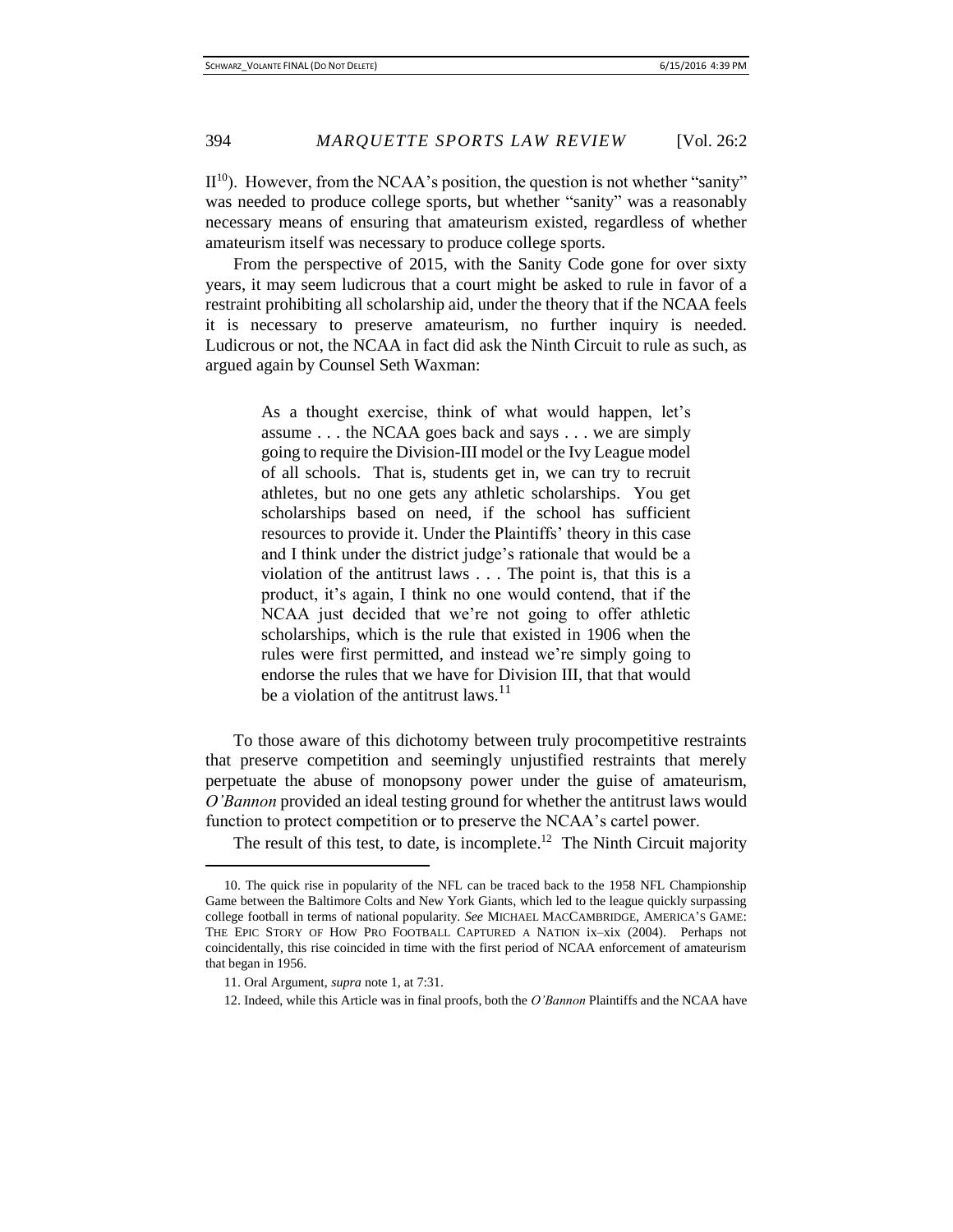(with agreement on this point by the dissent) found that the challenged NCAA rules were "*patently and inexplicably* stricter than is necessary to accomplish all of its procompetitive objectives"<sup>13</sup> and therefore upheld the district court's ruling that "the NCAA's amateurism rules . . . were an illegal restraint of trade under Section 1 of the Sherman Antitrust Act."<sup>14</sup> However, the majority of the court stopped short of allowing the NCAA's amateurism rules to fall by the wayside, arguing "that it is a 'self-evident fact' that '[t]he difference between offering student-athletes education-related compensation and offering them cash sums untethered to educational expenses is not minor; it is a quantum leap."<sup>15</sup> In essence, the majority appears to have decided that consumers will not purchase college sports if they are seen as non-amateur.<sup>16</sup> No evidence was presented for this claim, and as the dissent pointed out, much evidence to the contrary was first declared inapt or explained away by the majority before it could declare these truths to be self-evident.<sup>17</sup>

In contrast to this muddy legal picture, the economics are quite clear. Underpinning the application of the Rule of Reason to team sports is the simple truism that it takes more than one team to field a competitive sport contest.<sup>18</sup> Once coordination between two teams, likely economic competitors off-the-field (in some markets), is recognized as necessary for those teams to become sports competitors on-the-field, the normal legal standard against agreements among competitors to regulate output clearly must be modified for sports.<sup>19</sup> The result was a series of cases, primarily in the 1980s and early 1990s, recognizing that per se bans on restraints governing sports franchises risk banning procompetitive conduct.<sup>20</sup> Thus, the actual holding of *NCAA v. Board of Regents* (as opposed to the now rejected reading of its amateurism dicta) stood for the idea that the Rule of Reason was a more appropriate standard for

 $\overline{\phantom{a}}$ 

18. L.A. Mem'l Coliseum Comm'n v. NFL (*Raiders I*), 726 F.2d 1381, 1387 (9th Cir. 1984) (stating a per se rule was inappropriate due to "the unique nature of the business of professional football.").

19. *See* Am. Needle, Inc. v. NFL, 560 U.S. 183, 203 (2010).

20. *See, e.g.*, Chi. Prof'l Sports Ltd. v. NBA, 961 F.2d 667, 671–72 (7th Cir. 1992); *Raiders I*, 726 F.2d 1381, 1387; McNeil v. NFL, 790 F. Supp. 871, 897 (D. Minn. 1992).

appealed to the Supreme Court.

<sup>13.</sup> O'Bannon v. NCAA, 802 F.3d 1049, 1075 (9th Cir. 2015).

<sup>14.</sup> *Id*. at 1055–56.

<sup>15.</sup> *Id.* at 1081 n.3 (Thomas, J., concurring in part and dissenting in part) (alteration in original).

<sup>16.</sup> *Id.* at 1078–79.

<sup>17.</sup> *See id.* at 1080–83 (Thomas, J., concurring in part and dissenting in part). Ninth Circuit cases comprised 25.7% of all Supreme Court cases during the last four terms and were overturned 79.5% of the time. Stephen Wermiel, *SCOTUS for Law Students (Sponsored by Bloomberg Law): Scoring the Circuits*, SCOTUSBLOG (June 22, 2014, 10:28 PM), http://www.scotusblog.com/2014/06/scotus-forlaw-students-sponsored-by-bloomberg-law-scoring-the-circuits/.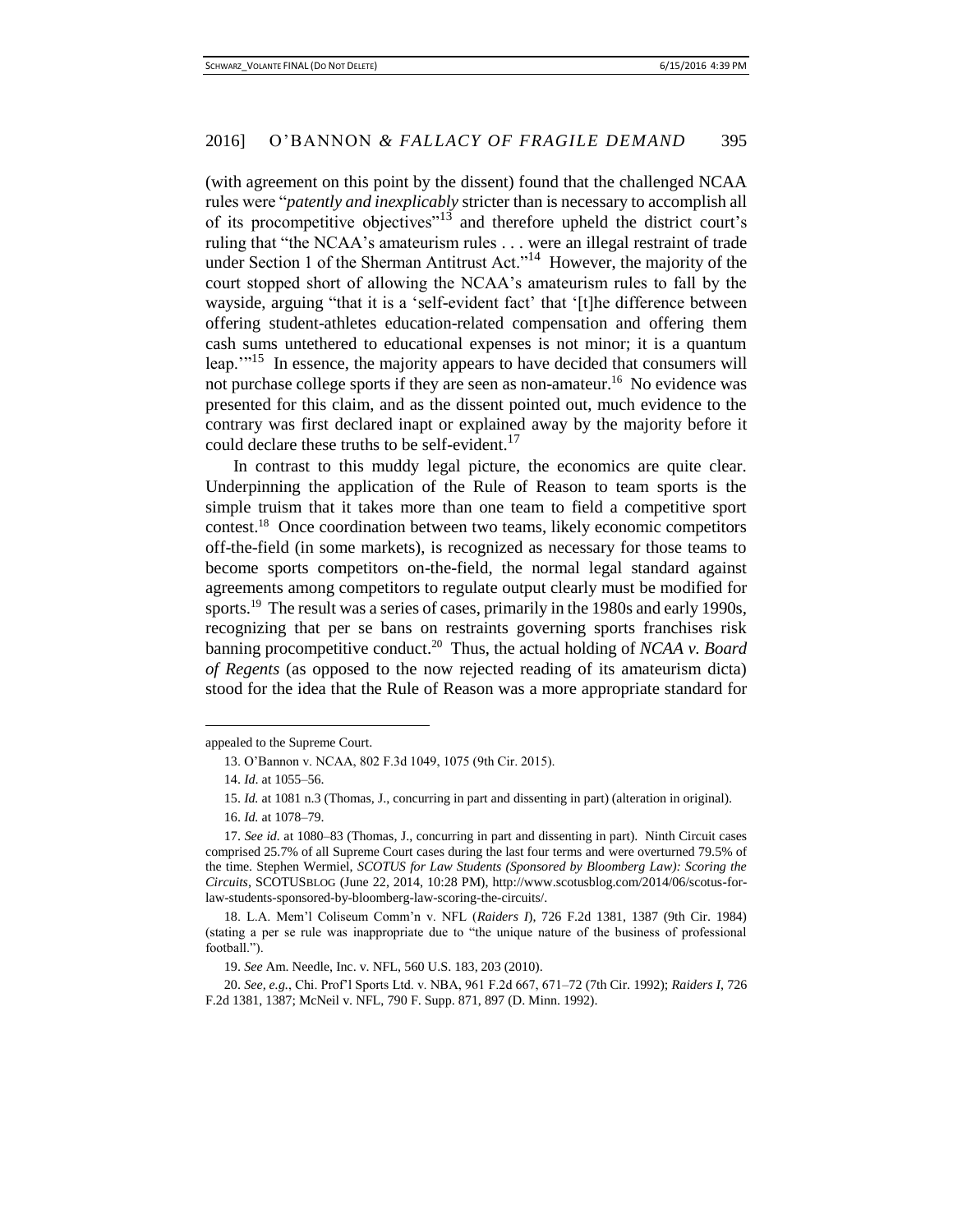assessing whether agreements among universities as to the details of how they produce college sports than would be a per se prohibition of all discussion of price or output. But despite this recognition, the major sports leagues (with the obvious exception of baseball) $^{21}$  as well as college sports have all been found liable for violations of the Sherman Act under the Rule of Reason. Particularly with respect to conduct as it relates to fixing the price of talent, cases like *Robertson v. NBA*, <sup>22</sup> *McNeil v. NFL*, <sup>23</sup> and *Law v. NCAA*<sup>24</sup> firmly established that collective restraints on pay, when imposed outside of a valid collective bargaining framework, are illegal restraints of trade, even under the Rule of Reason standard.

An important economic grounding for why such a legal framework makes sense is the idea that prices in a specialized labor market are typically set, not by supply and cost factors but rather by demand factors. That is because the cost to produce a football player or even an assistant coach is fairly low relative to the competitive wage an athlete or coach can earn and is usually substantially higher than the athlete or coach's second-best wage offer outside of sports. As a matter of economics, it is clear that what is driving up the price of talent is demand.

This boils down to a simple first year undergraduate economic concept, namely the difference between movement along a demand curve, caused by a change in the cost of supply, versus movement of a demand curve, caused by the increased value of the product to its purchasers. The former has the potential to cause reduction in output—as prices rise for factors unrelated to demand, the least valuable product may find itself without a buyer willing to pay its now higher price.

<sup>21. [</sup>T]his Court held that the business of providing public baseball games for profit between clubs of professional baseball players was not within the scope of federal antitrust laws. Congress has had the ruling under consideration but has not seen fit to bring such business under these laws by legislation having prospective effect.

Toolson v. N.Y. Yankees, 346 U.S. 356, 357 (1953) (referring to Justice Holmes's 1922 majority opinion in *Federal Baseball Club of Balt. v. National League of Professional Baseball Clubs*, 259 U.S. 200 (1922)). *See generally* City of San Jose v. Office of the Comm'r of Baseball, 776 F.3d 686 (2015), *cert. denied*, 136 S. Ct. 36 (2015) (upholding MLB's antitrust exemption).

<sup>22.</sup> Robertson v. NBA, 556 F.2d 682, 686 n.5 (2d Cir. 1977) (establishing free agency in the NBA, with the court stating that the non-statutory labor exemption, or CBA exemption, did not apply to unilateral employer actions, but rather only joint actions of the employers and union).

<sup>23.</sup> *McNeil*, 790 F. Supp. at 888–89 (finding Plan B free agency to be more restrictive than necessary after it failed two of the three *Mackey* test prongs and thereby not protected under the non-statutory labor exemption, which led to a settlement with the league creating a salary cap and free agency in the NFL).

<sup>24.</sup> *See generally* Law v. NCAA, 134 F.3d 1010 (10th Cir. 1998). The Tenth Circuit determined the restricted earning coaches cap violated antitrust law and was not exempted by *Board of Regents*. *Id.* at 1018–19.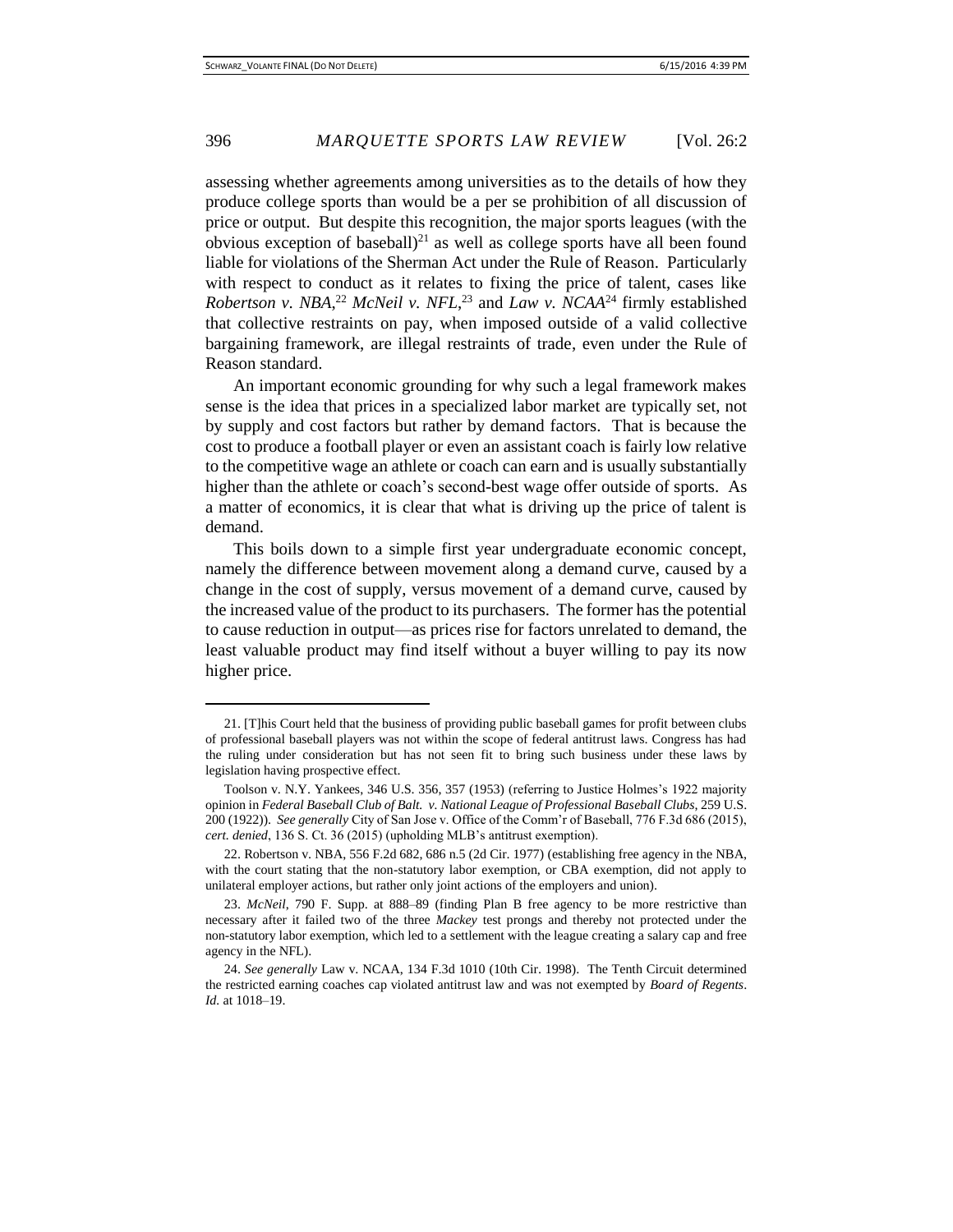

But the latter, a situation in which demand itself drives up price, the idea that purchasers will find these new prices unaffordable is economic nonsense the prices have risen only because consumer demand has grown. The result, eminently natural to economists but seemingly contradictory to some lay folk, is one in which price and output rise.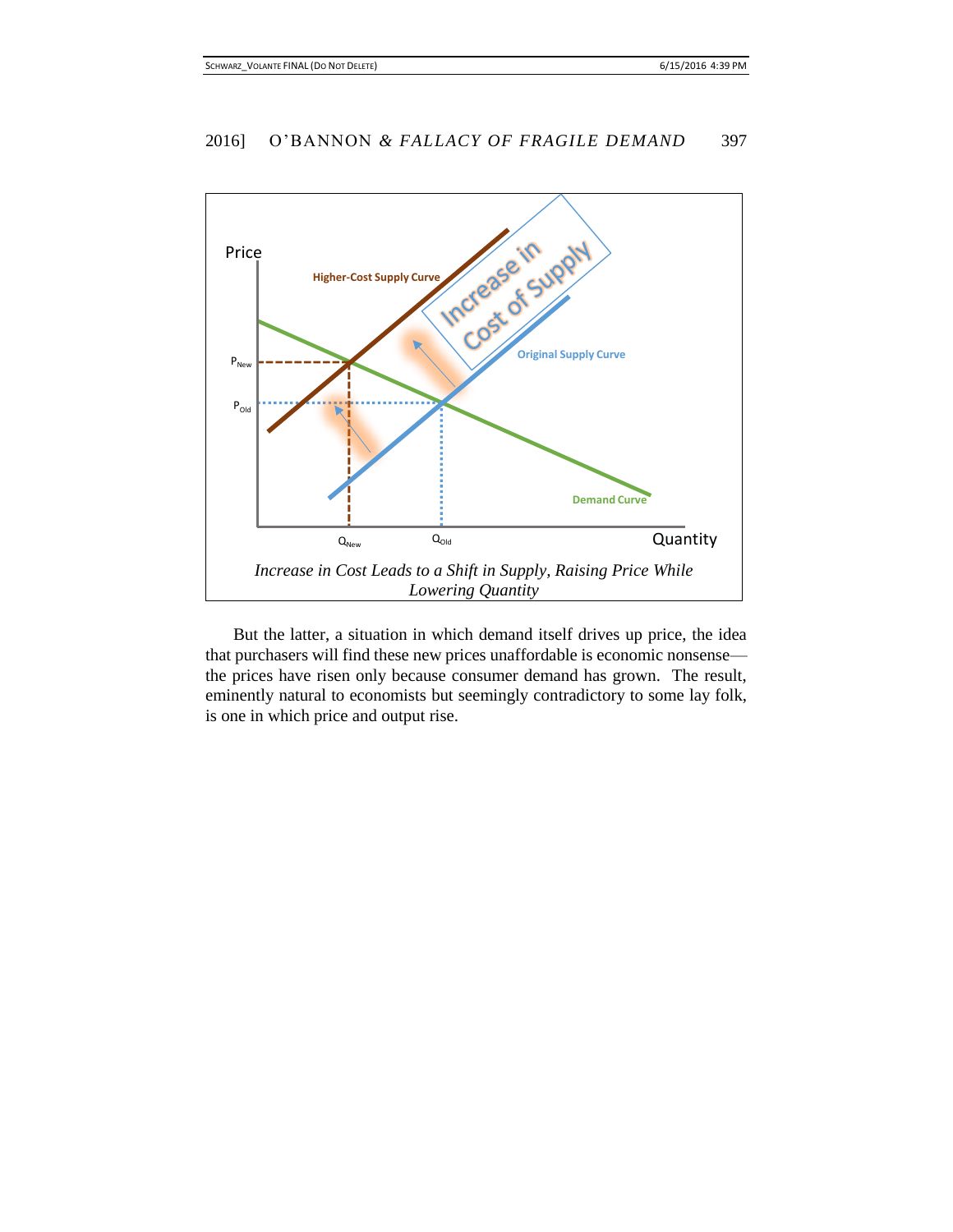

What sort of economic phenomenon would involve an increase in demand? Imagine a wonderful world in which cinnamon powdered donuts were found to have cancer-fighting properties, so that instead of chemotherapy, certain cancers could be treated with a daily dose of donuts—and moreover, sufficient proactive donut consumption could stop cancer before it starts. One can easily see that the desire of consumers to purchase donuts would rise, even in the face of a price increase, simply because as wonderful as these little powdered gems may be today, adding in the additional benefit of curing cancer would surely grow their popularity.<sup>25</sup>

This effect is similar to what happens when artificially capped demand is set free (e.g., by ending collusion). Price rises, not because the cost of supply changed, but because effective demand has grown.

With this in mind, it should be clear that rational sports franchises really cannot drive up the price of talent to the point where no one can afford to purchase it. Even if, for example, the richest team in the NFL wants to pay its head coach \$50 million per year, the ability for that price to drive the price of

<sup>25.</sup> One of the Authors is currently on a strict no-sugar diet, which may be responsible for the paean to cinnamon donuts above.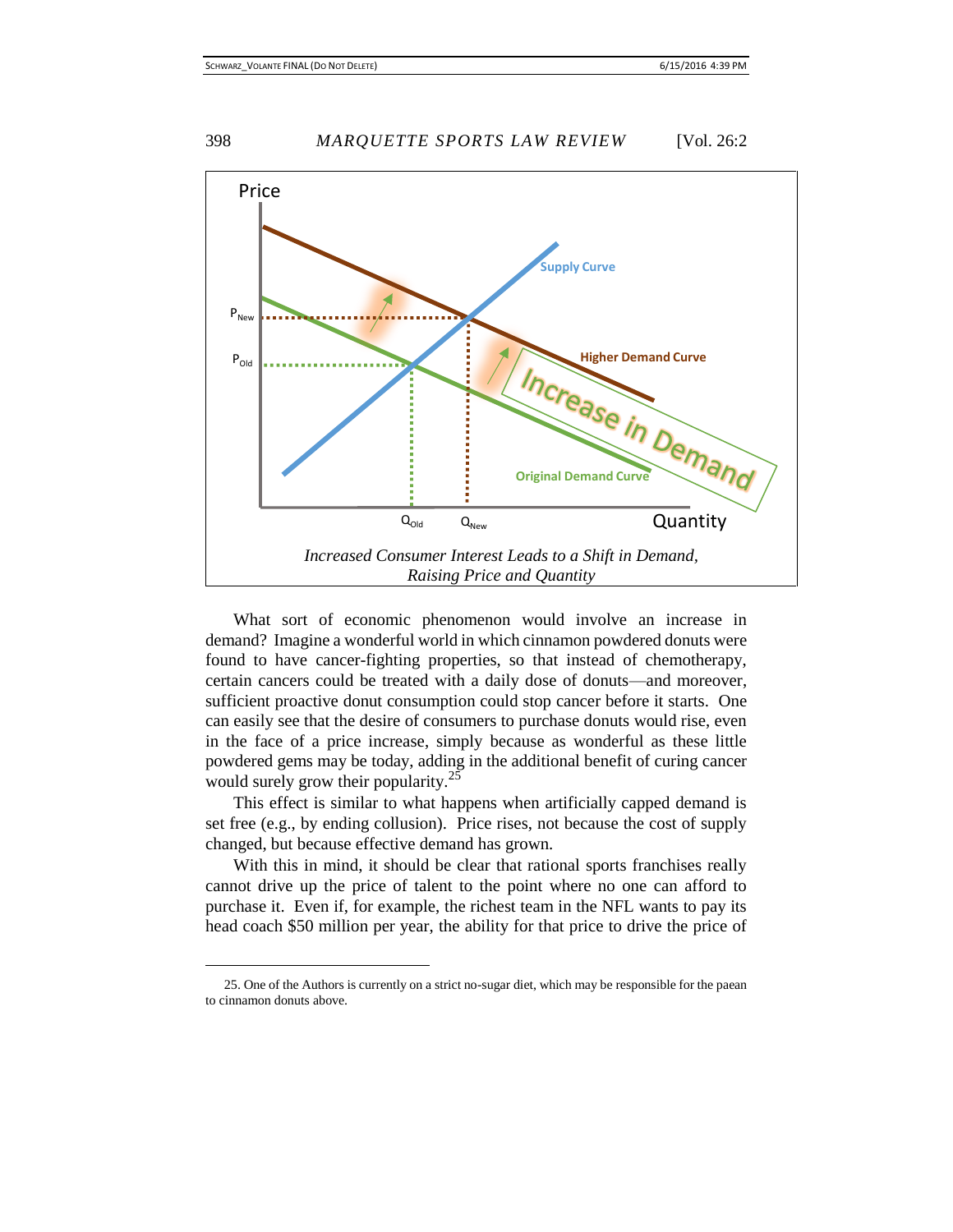the thirty-second coach to the point that the thirty-second team cannot afford his salary would require some other source of demand for that coach's services.

Into this basic economic framework comes the NCAA's idea that if athletes are allowed to be paid a market price, the product of college sports would cease to exist. Clearly, economically, this idea is false. At a basic level, if demand (*D*) for college sports is a function of the level of payment (*w*) and level of quality (q), that is,  $D = f(w, q)$ , and if that function is decreasing for values of *w* above some magical threshold *w*<sup>\*</sup>, that is,  $\frac{dD(w,q)}{dw}$  <0 for *w*>*w*<sup>\*</sup>, then payments above the optimal level of wage will be prevented organically, by the simple fact that rational firms do not voluntarily undertake demand-decreasing purchases.

Such a market would have a relationship between compensation and consumer demand that followed the following schedule, where demand grows as compensation increases (from D-III in which athletes themselves pay to play, through D-II and FCS football) to the point of supposed maximum popularity, the FBS limits, after which, according to the NCAA, demand would begin to decline:



Going beyond this point requires costly investments that yield negative returns. Only an irrational or incompetent firm would take such steps. Thus no collective action would be needed to prevent an NFL team from installing sharp spikes on every seat in its stadium—the process would increase costs and at the same time decrease attendance. If payments to athletes above some level are demand decreasing, they would be as likely to happen absent a government mandate as a costly spike-installation process.

This is the economic fallacy behind the Ninth Circuit majority's opinion in *O'Bannon*. The Ninth Circuit explained: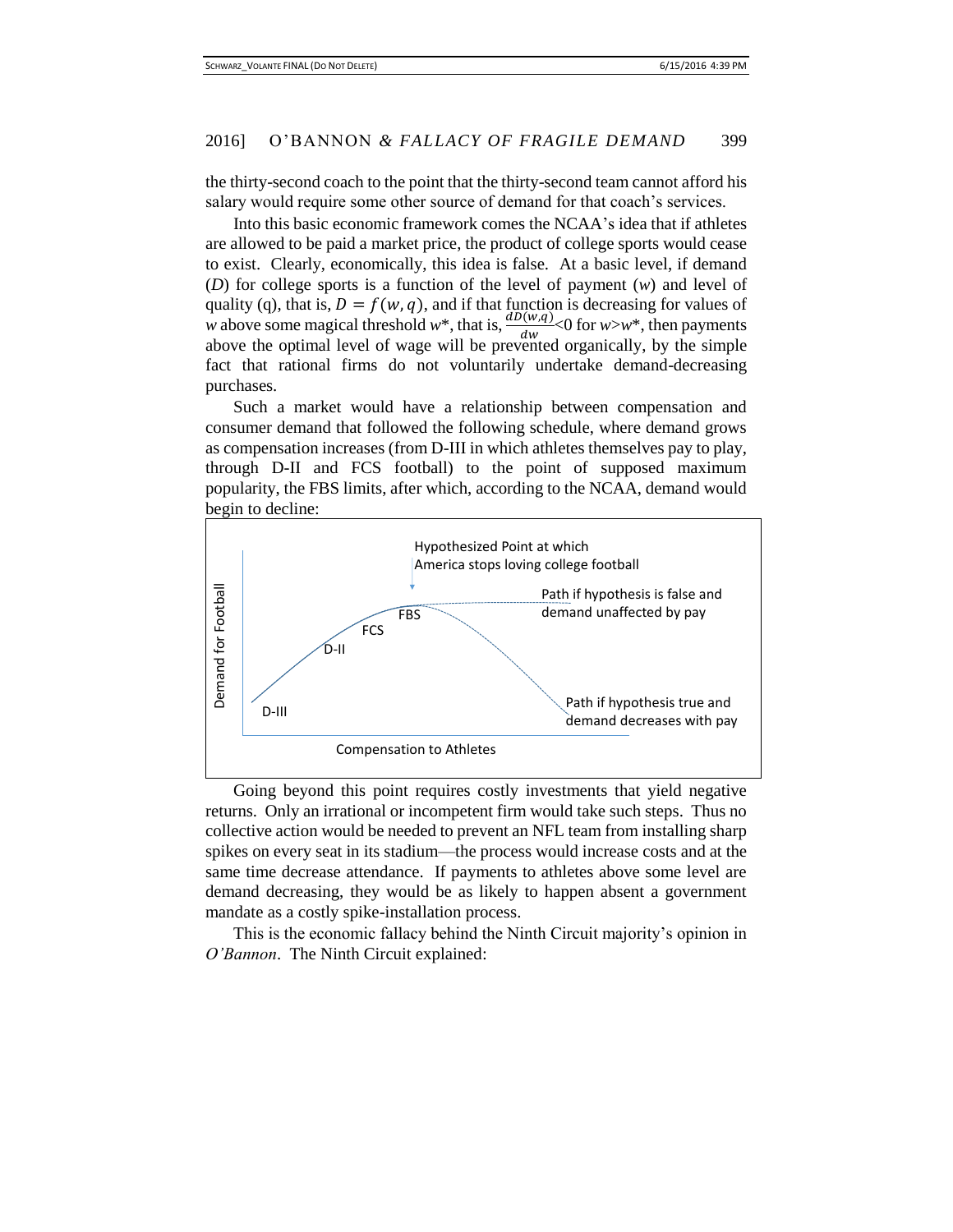The difference between offering student-athletes education-related compensation and offering them cash sums untethered to educational expenses is not minor; it is a quantum leap. Once that line is crossed, we see no basis for returning to a rule of amateurism and no defined stopping point; we have little doubt that plaintiffs will continue to challenge the arbitrary limit imposed by the district court until they have captured the full value of their NIL. At that point the NCAA will have surrendered its amateurism principles entirely and transitioned from its "particular brand of football" to minor league status. In light of that, the meager evidence in the record, and the Supreme Court's admonition that we must afford the NCAA "ample latitude" to superintend college athletics, we think it is clear the district court erred in concluding that small payments in deferred compensation are a substantially less restrictive alternative restraint. We thus vacate that portion of the district court's decision and the portion of its injunction requiring the NCAA to allow its member schools to pay this deferred compensation.<sup>26</sup>

Under the Rule of Reason, if there is "no basis" for payments to stop at some arbitrary level that defines amateurism, but instead consumer demand will drive teams to pay athletes "until they have captured the full value of their NIL,"<sup>27</sup> then, as a matter of economics, any arbitrary limit is inherently unnecessary. Rather than laying out an argument for why a strict, collectively enforced rule defining amateurism was necessary to preserve consumer demand, the majority in *O'Bannon* expressed a fear that consumer demand would prove rules enforcing NCAA-style amateurism were themselves unnecessary.<sup>28</sup> After all, what industry in the history of American business has ever voluntarily incurred higher costs with the known goal of lowering consumers' evaluation of the product's quality? The very idea that athletes have a full value of their NIL that is currently being denied to them is evidence that the restraint of cost of attendance (COA) is too low, because that full value is only set in the context of consumer demand. If  $\frac{d\bar{D}(w,q)}{dw}$  <0 at *w*=COA, then there is no risk of pay rising higher in a less constrained market. On the contrary, if  $dD(w,q)$  $\frac{\partial (w,q)}{\partial w}$ >0 at *w*=COA, then if left unconstrained, pay will rise to the full value

<sup>26.</sup> O'Bannon v. NCAA, 802 F.3d 1049, 1078–79 (9th Cir. 2015) (footnotes omitted) (citations omitted) (quoting NCAA v. Bd. of Regents, 468 U.S. 85, 101–02, 120 (1984)).

<sup>27.</sup> *Id.*

<sup>28.</sup> See id.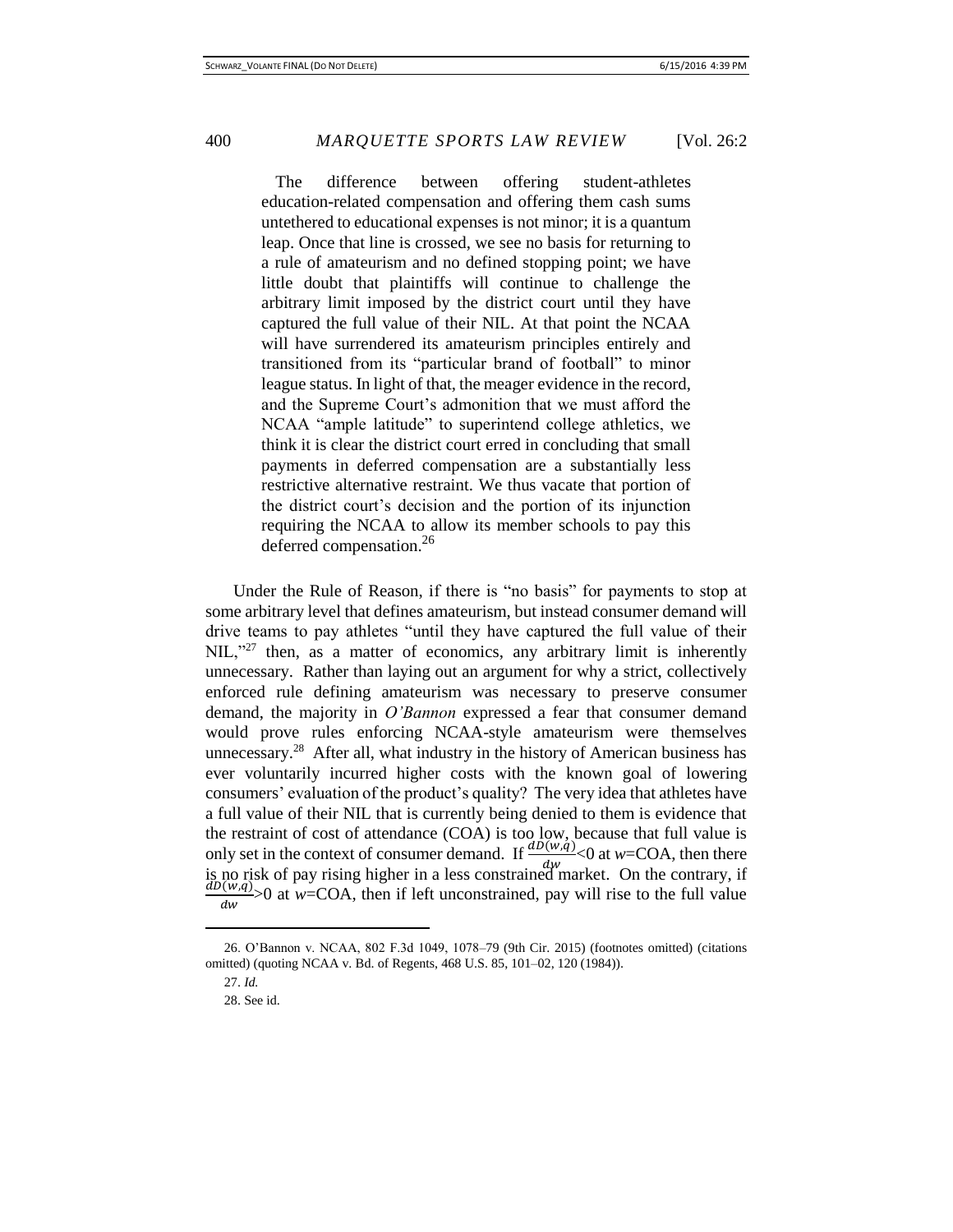of NIL and consumer demand will be enhanced.



Just as in the examples above, if payment rises for reasons driven by demand, rules designed to restrain that increase are almost certainly anticompetitive as a matter of economics.

Recall that the majority found the NCAA's actual rule, which limited scholarships to what was then known as a Full Grant-in-Aid (GIA) (several thousand dollars below full  $COA$ <sup>29</sup> were "more restrictive than necessary"<sup>30</sup> and thus violated the Sherman Act. But, argued the majority, the COA line could not be crossed without making a "quantum leap."<sup>31</sup> Of course, in 1948, the NCAA argued this quantum leap was at \$1 in aid, not at COA. And in 2006, when sued over COA issues in *White v. NCAA*, the NCAA argued that a rule allowing schools to pay the full COA for athletic aid was itself on the wrong side of the quantum leap line. $32$  The idea that (a) the next dollar

31. *See id.* at 1078.

 $\overline{a}$ 

<sup>29.</sup> Each university independently determines the list price of the components of a Full GIA as well as its official COA values. Jon Solomon, *2015-16 CBS Sports FBS College Football Cost of Attendance Database*, CBSSPORTS (Aug. 20, 2015), http://www.cbssports.com/collegefootball/writer/jon-solomon/25275374/-16-cbs-sports-fbs-college-football-cost-of-attendance-database. For example, Alabama is able to offer up to \$5,386 in addition to the traditional elements of a GIA (room, board, books, tuition, and fees), while Ohio State is only able to offer up to \$2,970. *Id.*

<sup>30.</sup> *O'Bannon*, 802 F.3d at 1075, 1079 (stating "[t]o the contrary, the evidence at trial showed that the grant-in-aid cap has no relation whatsoever to the procompetitive purposes of the NCAA: by the NCAA's own standards, student-athletes remain amateurs as long as any money paid to them goes to cover legitimate educational expenses.").

<sup>32.</sup> In October 2007, the NCAA argued prohibiting COA was necessary to "prevent 'pay-for-play'; ensure that student-athletes are students first; protect the NCAA's unique, amateur model of competition for the benefit of consumers and student-athletes." *See* NCAA's Memorandum of Points and Authorities in Support of Summary Judgment or in the Alternative, Partial Summary Judgment, at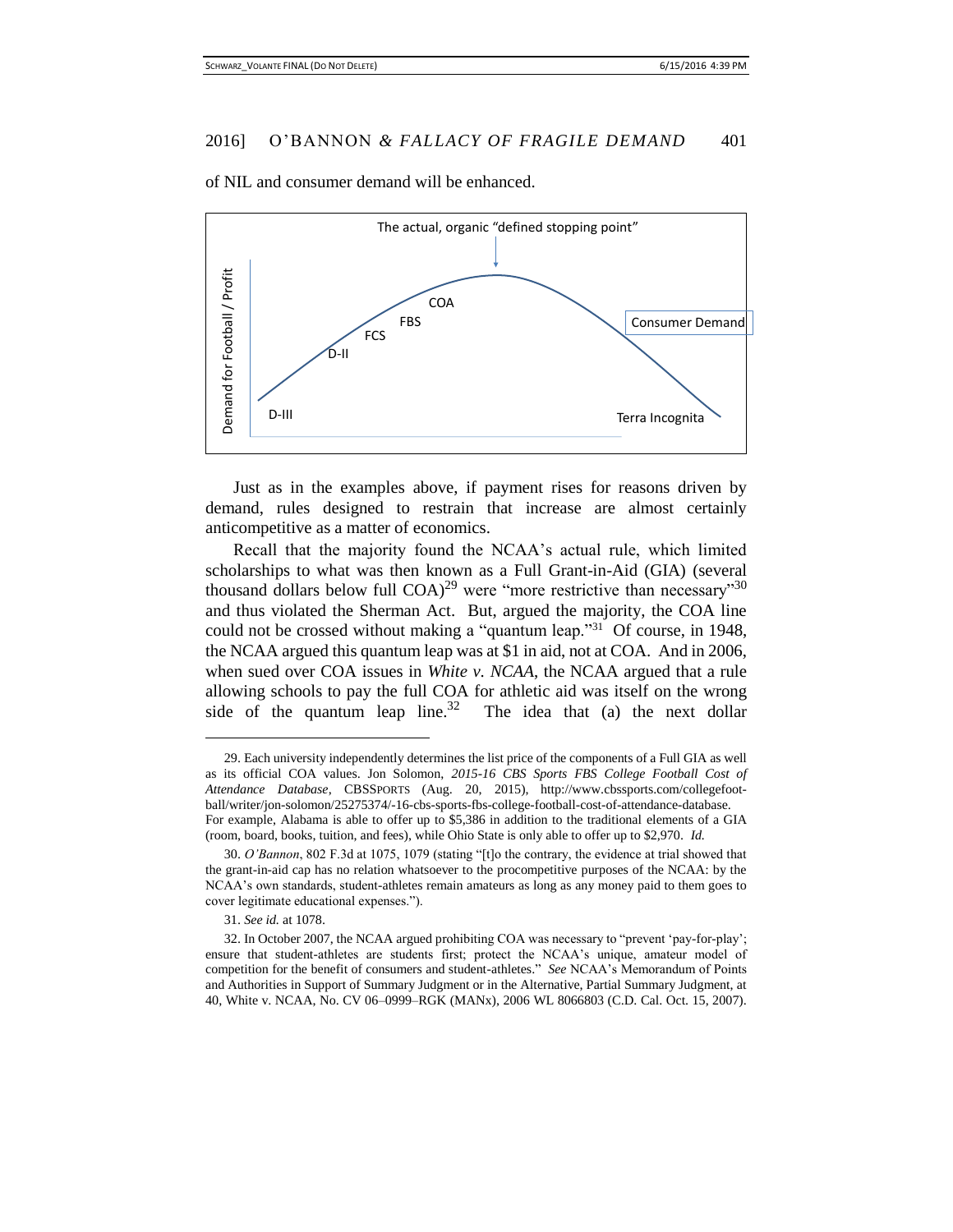beyond COA would destroy demand and that (b) schools would knowingly make that quantum leap remains an untested assumption.<sup>33</sup> As the dissent in *O'Bannon* explained, "After an extensive bench trial, the district court made a factual finding that payment of \$5,000 in deferred compensation would not significantly reduce consumer demand for college sports. This finding was supported by extensive testimony from at least four expert witnesses. There was no evidence to the contrary."<sup>34</sup>

However, purely *arguendo*, suppose the majority in the Ninth Circuit has *sua sponte* unearthed some magical property of demand that applies to college sports and to no other market, which is that as long as consumers feel someone is minding the store to ensure "sanity" or amateurism, consumer demand is safe, but that if consumers feel some school is cheating, then the entire system will collapse. Surely then, one might ask whether the NCAA must step in to prevent schools from crossing that mystical line of demarcation, beyond which market collapse looms? That is,  $\frac{d\bar{D}(w,q)}{dw} > 0$  for all *w*<=COA, and then there is some as-yet-unproven discontinuity, such that  $D(w, q) = 0$  for all  $w > \text{COA}$ .

Though a demand curve like this sounds somewhat improbable, there are consumer markets in which bad apples can spoil the whole bunch. For example, consider the market for organic fruit, in which organic apples, which cost more to produce and may look somewhat less appealing on the shelf, are nevertheless in high demand by a segment of consumers, and where that demand will drop to close to zero if the apples are produced non-organically. In the absence of some form of market regulation, there is little to stop an unscrupulous apple orchard from using pesticides and other tools of the non-organic trade, but labeling the resulting product as "organic" simply to tap into the higher consumer demand that such a sticker can drive. Much like the market for used cars in which lemons<sup>35</sup> drive out quality cars,  $36$  cheaper faux-ganic fruit can

 $\overline{a}$ 

They had previously argued that "the NCAA will explain during summary judgment briefing why Plaintiffs' proposed 'COA cap' is not a viable, let alone less restrictive, means of achieving the procompetitive benefits that the NCAA's current financial aid rules provide." Defendant NCAA's Reply in Support of Its Motion for Judgment on the Pleadings, at 7–8, n.9, White v. NCAA, No. CV 06–0999– RGK (MANx), 2006 WL 8066803 (C.D. Cal. Oct. 2, 2007). While White ultimately settled, the settlement (Stipulation and Agreement of Settlement Between Plaintiffs and Defendant National Collegiate Athletic Association, White v. NCAA, Case No. 2:06-cv-00999, 2008 WL 890625 (C.D. Cal., Jan. 28, 2008)) did not include any change in the NCAA's maximum GIA rules, and thus COA remained prohibited until 2015.

<sup>33.</sup> Mark Emmert, the president of the NCAA, stated, "If we move toward a pay-for-play model – if we were to convert our student-athletes to employees of the university – that would be the death of college athletics." Joe Nocera, *Let's Start Paying College Athletes*, N.Y. TIMES (Dec. 30, 2011), http://www.nytimes.com/2012/01/01/magazine/lets-start-paying-college-athletes.html.

<sup>34.</sup> *O'Bannon*, 802 F.3d at 1083 (Thomas, J., concurring in part and dissenting in part).

<sup>35.</sup> Apologies for having created a fruit salad of mixed metaphors.

<sup>36.</sup> *See generally* George A. Akerlof, *The Market for "Lemons": Quality Uncertainty and the*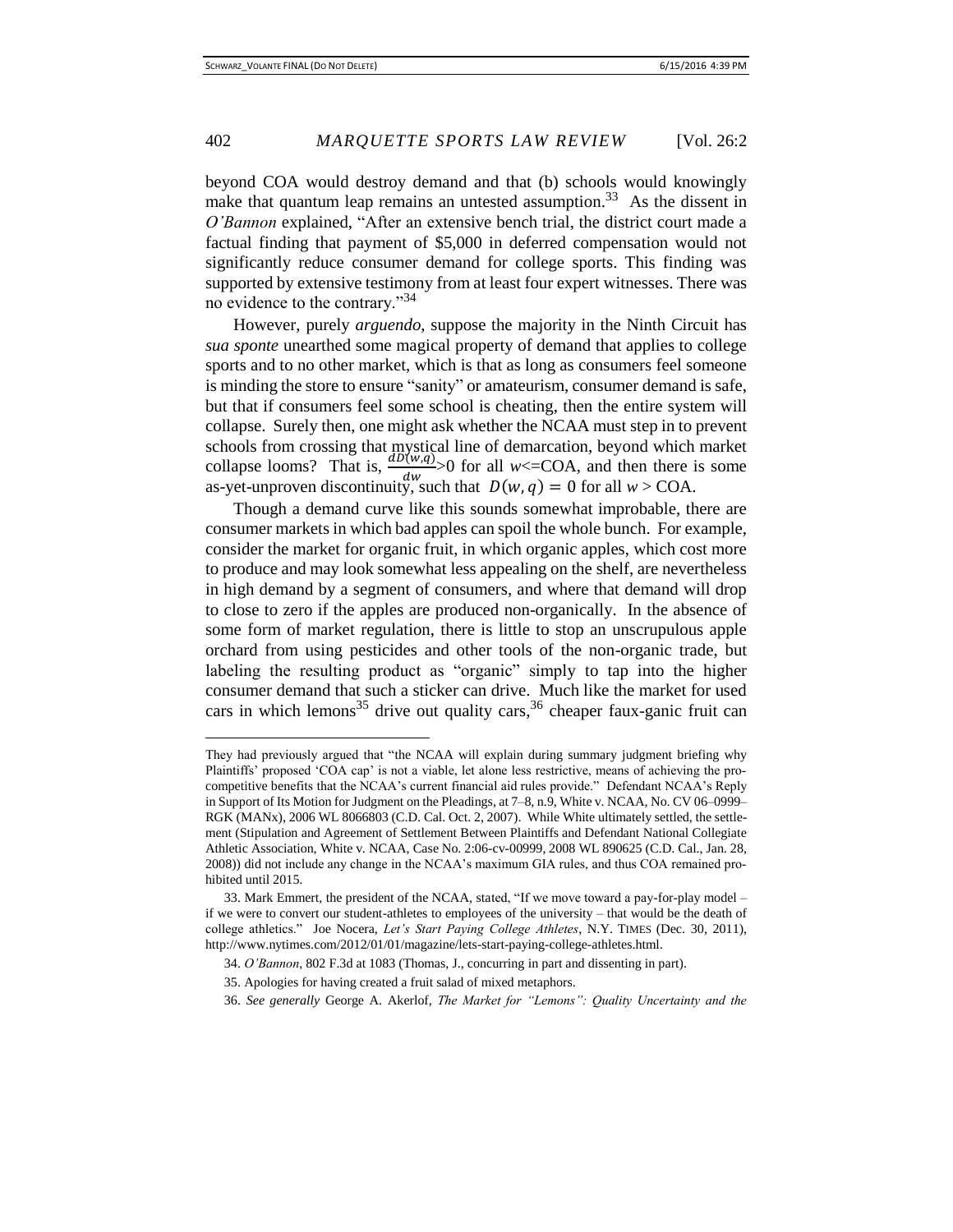drive out truly organic fruit and leave consumers worse off.

Organic fruit can be thought of as a form of amateurism—although perhaps not produced to the same level of mainstream, commercially defined quality as other fruit—one for which the specific characteristics that make it organic are essential to its consumer appeal. If the NCAA and the Ninth Circuit majority in *O'Bannon* are correct, amateurism is like this as well; when detached from the product itself, demand has (*arguendo*) the potential to drop to zero.

However, there is no need to ban commercially produced fruit to ensure organic fruit can survive. The solution is not to let all orchards collude to expel any non-organic producers, but rather to establish truth-in-labeling standards.

This distinction is illustrative for college sports because the concept that demand hinges on a magical line across which all demand perishes is similar. Almost certainly, the taste buds of organic-seeking consumers would not explode if non-organic food crossed their lips, but their demand function might collapse. And so, the legal remedy emerges by which standards are imposed, either by law or by voluntary associations of organic growers (playing a role much like that of the NCAA) to assure the public that the organic fruit on this side of the aisle truly merits the label "organic" while the fruit on side of the aisle, without such a sticker, may be cheaper, rosier, etc., but is not organic.

Under the Rule of Reason, if the organic standards solve an economic problem, such that without coordination, the organic fruit market might collapse, then this is the quintessence of procompetitiveness. And to the casual observer, the NCAA might seem perfectly analogous to such an organization, voluntarily organizing producers of organic or "amateur" products to ensure consumers know what they are getting and to let them choose among options, secure in the knowledge that their amateur college sports are not really professional sports in disguise.

But this view is incorrect, and it stems from (a) the insistence on a collective boycott by the NCAA of any college team that would deviate from the standard and (b) the presumption that amateur and college are perfect synonyms and that therefore college and professional are perfect antonyms.

### THE NEED FOR STANDARDS IS NOT A NEED FOR BOYCOTTS

The organic fruit metaphor helps cut through the first issue quite cleanly. Organic fruit likely needs a body to inspect and certify the product as truly organic. It does not require a pledge that no supermarket that wishes to sell organic fruit also sells non-organic fruit. It does not impose penalties on those

*Market Mechanism*, 84 Q.J. ECON. 488 (1970).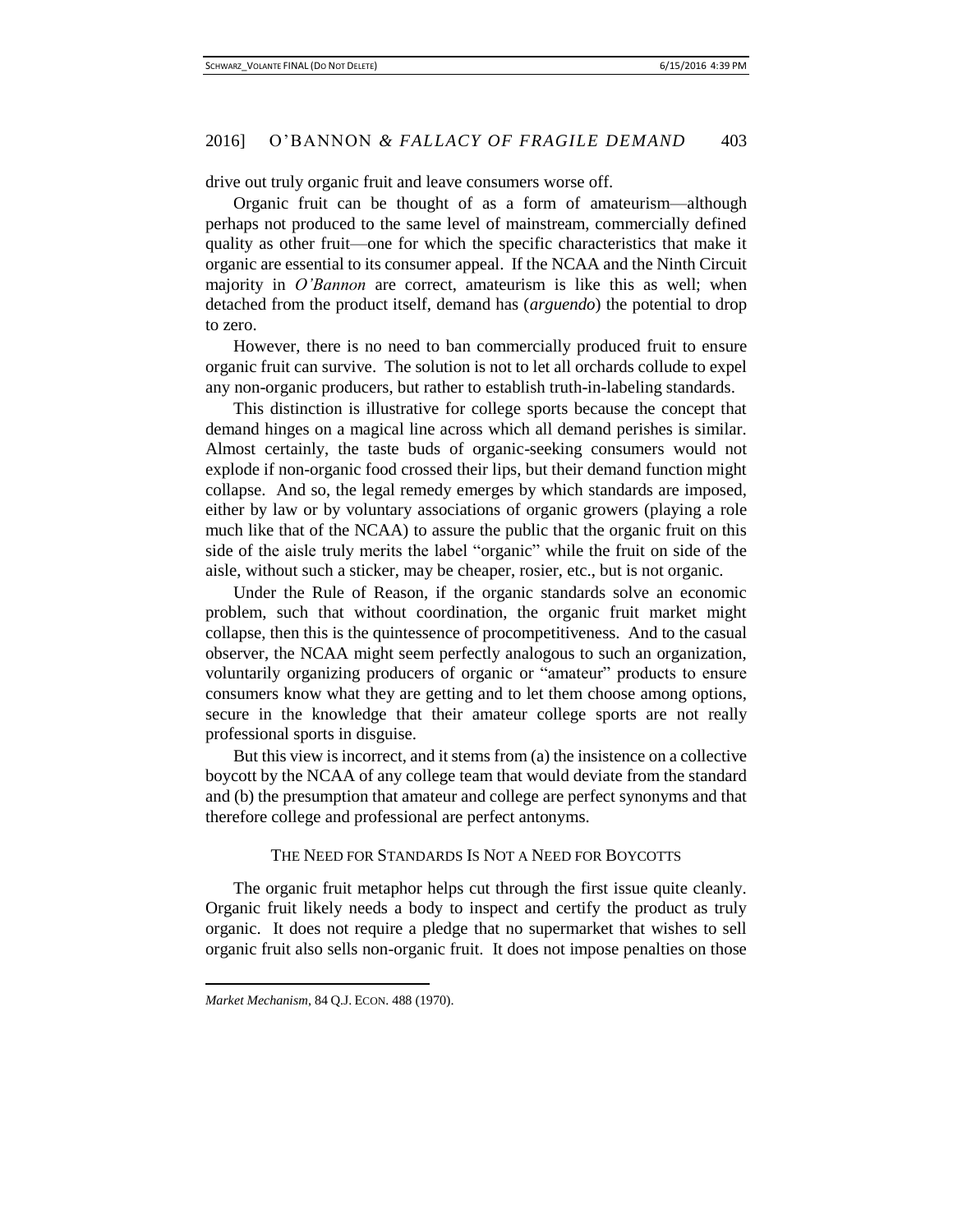orchards or orchard corporate parents that sell some organic and some non-organic fruit. And it does not prevent orchards that are organic from conducting business with those that are not. But the NCAA *does* prohibit such conduct, so that its rules combine to expel a member from the association,  $37$  to terminate all rights and privileges,  $38$  and most egregiously, to mandate a collective boycott combined with a mandatory collective boycott by all other members, even in a scrimmage or exhibition.<sup>39</sup>

A related way to conceptualize the system of compensation cap and boycott is that the NCAA and its member schools have created a joint license, combining their own intellectual property with that of the players in its broadcasts. The question of a group license was of course central to *O'Bannon*. The district court focused on competition across individual groups and found that competition there was unchanged by the creation of a joint license.

> While Plaintiffs have shown that the NCAA's challenged rules harm student-athletes by depriving them of compensation that they would otherwise receive, they have not shown that this harm results from a restraint on *competition* in the group licensing market. In particular, they have failed to show that the challenged rules hinder competition among any potential buyers or sellers of group licenses.

> The sellers in this market would be the student-athletes. Plaintiffs have not presented any evidence to show that, in the absence of the challenged restraint, teams of student-athletes would actually compete against one another to sell their group licenses.<sup>40</sup>

However, in the context of a certification organization, the loss of competition driven by the NCAA's (and its member schools and conferences')

<sup>37.</sup> *See* 2015-16 NCAA DIVISION I MANUAL art 19.9.7 (2015). "Additional Penalties for Level I and Level II Violations. In addition to the core penalties for Level I and Level II violations, the panel may prescribe one or more of the following penalties: . . . (e) Recommendation that the institution's membership in the Association be suspended or terminated pursuant to Constitution 3.2.5[.]" *Id.*

<sup>38.</sup> *See id.* art 3.2.5.1.1. "Cessation of Rights and Privileges. All rights and privileges of the member shall cease upon any termination or suspension of active membership." *Id.*

<sup>39.</sup> *See id.* art 3.2.4.10. "Discipline of Members. Pursuant to directions of the Board of Directors or the annual [Convention], active members shall refrain from athletics competition with designated institutions as required under the provisions of the Association's infractions process (see Bylaw 19)." *Id.*

<sup>40.</sup> O'Bannon v. NCAA, 7 F. Supp. 3d 955, 994–95 (N.D. Cal. 2014).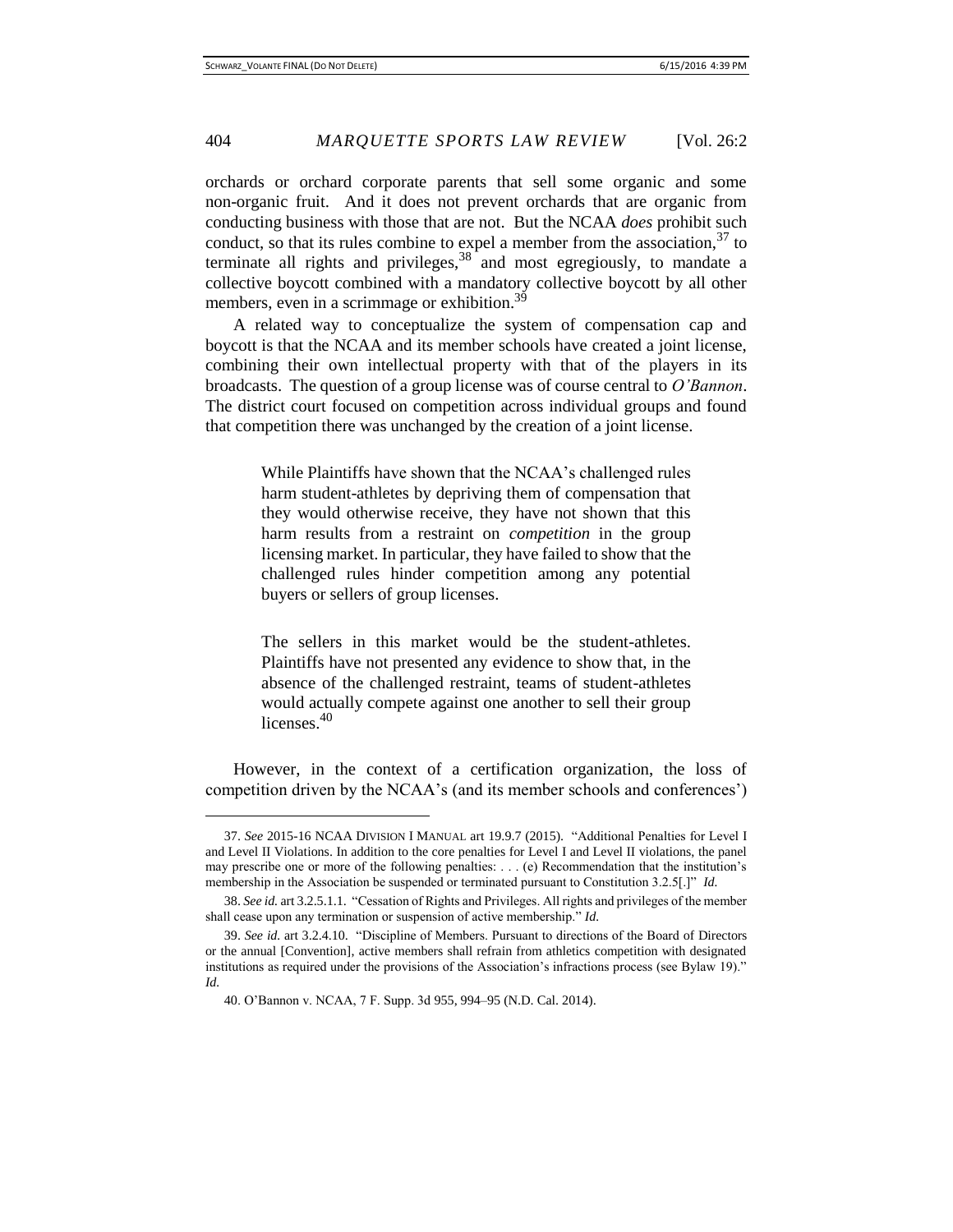insistence on exclusivity becomes more apparent. An instructive analogy can be found in the consent decrees established by the Department of Justice (DOJ) to govern performing rights organizations (PROs) such as the American Society of Composers, Authors and Publishers  $(ASCAP)^{41}$  or Broadcast Music, Inc.  $(BMI).$ <sup>42</sup> The decrees encourage competition between the PROs to entice licensees and engage new members through the offering of non-exclusive licenses—the members maintain the right to individually license their work, though not to another PRO. The DOJ felt it necessary to create these decrees and subsequent rate systems to protect the artists from the PROs and balance the leverage between the parties at the table.

While not governed by a consent decree like ASCAP and BMI, the Society of European Stage Authors and Composers (SESAC) agreed to a settlement with the Television Music License Committee (TMLC) worth over \$58 million to alter its market-restricting conduct.<sup>43</sup> The settlement stipulates that over the next twenty years, SESAC must offer alternatives to the blanket licenses that were only offered previously and allow their affiliates to directly enter licensing agreements with local stations, amongst other "forward-looking conduct restrictions."<sup>44</sup>

That is, in the case of PROs, the efficiency of creating a bundled license is balanced against the anticompetitive side effects that come from the removal of competitive offers among members of the group bundle. Analogously, the efficiency involved in conceiving the NCAA as a certification organization is the guarantee the NCAA provides that the two teams on the field both meet its standards of amateurism so that consumers who value that aspect of the product can rest assured they are attending or watching a truly amateur product.

However, as with the PROs, the line is crossed when the NCAA's collective boycott rules prohibit alternative arrangements from reaching the marketplace. Perhaps fans would relish more opportunities to watch a team of college athletes employed by their university play a team of college athletes meeting the existing amateurism rules (such as what happens annually when

<sup>41.</sup> *See generally* United States v. Am. Soc'y of Composers, Authors & Publishers, No. 41-1395 (WCC), 2001 WL 1589999 (S.D.N.Y. June 11, 2001).

<sup>42.</sup> *See generally* United States v. Broad. Music, Inc*.*, No. 64 CIV. 3787, 1994 WL 901652 (S.D.N.Y. Nov. 18, 1994).

<sup>43.</sup> Meredith Corp. v. SESAC, LLC, 87 F. Supp. 3d 650, 657 (S.D.N.Y. 2015).

<sup>44.</sup> *Id.* at 657–58.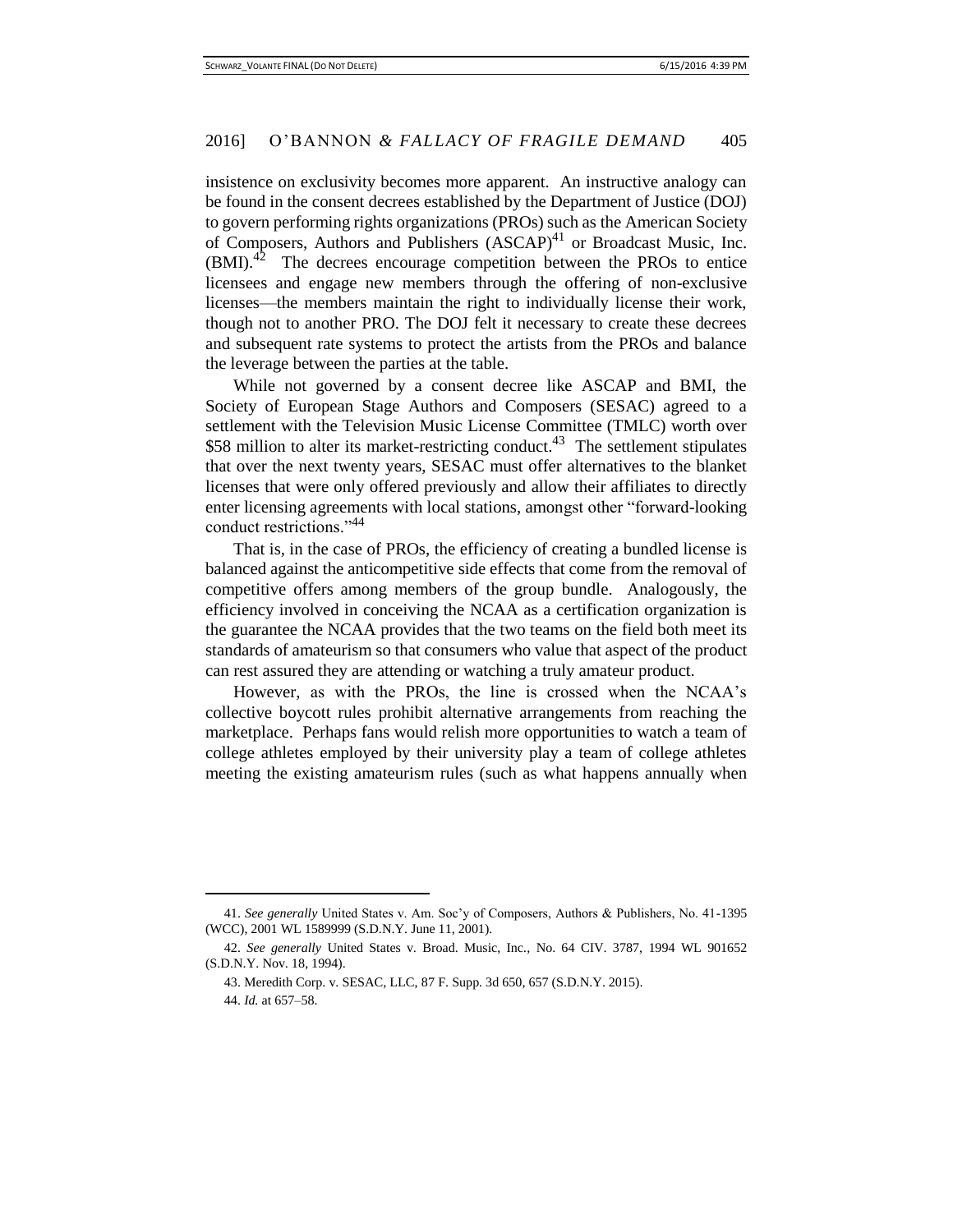Army or Navy<sup>45</sup> play Notre Dame),<sup>46</sup> but the fact that the NCAA does not allow schools other than the military academies to pay their athletes as employees prohibits on-the-field and off-the-field competition between these two compensation models, a prohibition that is itself prohibited under the ASCAP and BMI decrees. As such, for the NCAA the plausible need for organic fruit certification has turned into an unnecessary ban on non-organic fruit.

#### COLLEGE AND PROFESSIONAL ARE NOT ANTONYMS

Thus enters the second source of error—the confusion between college and amateur. College sports would not vanish even if amateur college sports were somehow to do so. As Rascher and Schwarz argued in  $2000$ <sup>47</sup> and Schwarz explained in  $2011^{48}$ , these terms are not inherently synonymous. It is easy to see that not all amateur sports are collegiate—any youth soccer league fits the bill. It is less common to see paid collegiate sports, but this is because of rules

*Id.*; *see also Cadet Pay*, U.S. AIR FORCE ACAD. (Apr. 13, 2009), http://www.usafa.af.mil/AboutUs /FactSheets/Display/tabid/1530/Article/428296/cadet-pay.aspx ("U.S. Air Force Academy cadets earn \$846 a month in basic pay. Cadet pay is disbursed by direct deposit to the cadet's personal checking account."); *Student Life: General Information*, USNA, http://www.usna.edu/Student-Life/General-Information-for-Midshipmen.php (last visited June 9, 2016) (explaining that "Midshipmen pay is \$1027.20 monthly, from which laundry, barber, cobbler, activities fees, yearbook and other service charges are deducted. Actual cash pay is \$100 per month your first year, which increases each year thereafter.").

46. This year's Notre Dame–Navy game was aired on NBC (the broadcast network) on October 10, 2015. *See C.J. Prosise Scores 3 TDs as No. 15 Notre Dame Beats Navy*, ESPN (Oct. 10, 2015), http://espn.go.com/college-football/recap?gameId=400763584. The salaried employees of the Navy lost to the unsalaried non-employees of Notre Dame, 24–41. *See id.* Notably, as of November 22, 2015, this was the Navy's only loss for the season, but the Authors are unaware of any outrage that paid employees are being allowed to compete against more standard amateur athletes.

47. *See generally* Rascher & Scwharz, *supra* note 8.

48. *See generally* Andy Schwarz, *Excuses, Not Reasons: 13 Myths About (Not) Paying College Athletes*, SELECTED PROC. SANTA CLARA SPORTS L. SYMP., Sept. 2011, at 46.

<sup>45.</sup> All college athletes at the three military academies (the United States Military Academy at West Point, the United States Naval Academy at Annapolis, and the United States Air Force Academy at Colorado Springs) are employees of their respective branches of the service and receive monthly wages, from which deductions are made. *See, e.g.*, *FAQ – Cadet Life*, WESTPOINT, http://www.usma.edu/admissions/SitePages/FAQ\_Life.aspx (last visited June 9, 2016).

A first-year cadet earns more than \$900 a month, and the amount increases each year.[] A portion of that cadet pay is deposited into a personal checking account. Another portion of cadet pay is deposited to a "Cadet Account" that is used to help a cadet pay for expenses such as uniforms, books, a computer, activity fees, etc. Each cadet pays a standard amount for laundry, dry cleaning, haircuts, tailoring services and shoe repair. A cadet's gross salary is subject to federal and state withholding taxes and Social Security deductions.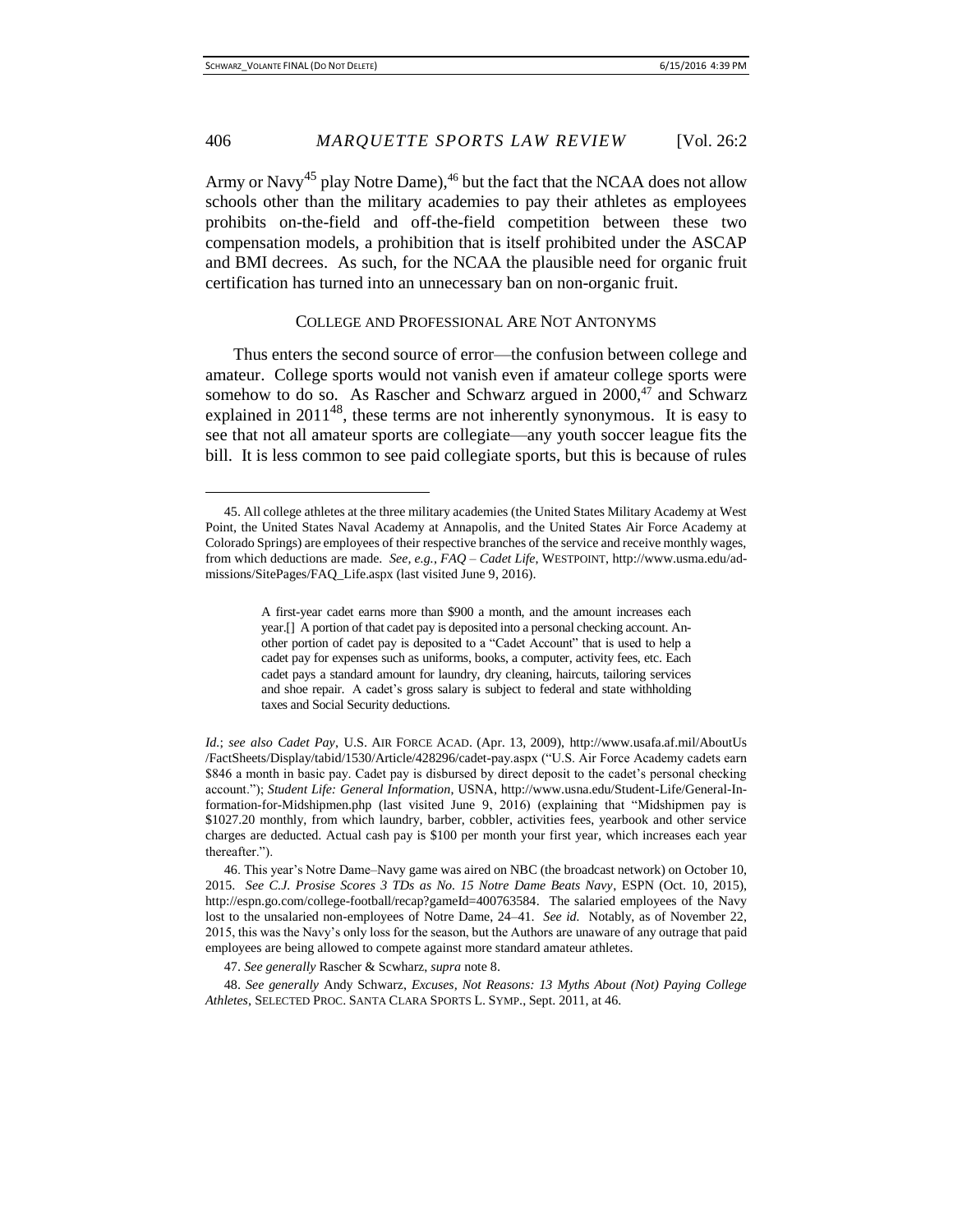in question and the NCAA's grip over intercollegiate sports. In those rare cases where the NCAA does not govern, such as USA Cycling's (USAC) Collegiate Racing, there is no prohibition on professional cyclists participating as long as they qualify as bona fide college students.<sup>49</sup> USAC rules stipulate only a minimum level of funding and do not define or enforce any restriction on maximum compensation.<sup>50</sup> The primary requirement is simply that the athlete actually be in college.<sup>51</sup> Schwarz explained that this actually creates four possible options, not the false dichotomy of college or professional<sup>52</sup>:

|          | Capped In-Kind Payment<br>("Amateur") | Market Rate Payment<br>("Professional") |
|----------|---------------------------------------|-----------------------------------------|
| College  | <b>Current NCAA</b>                   | My proposal                             |
|          | Popular                               | Likely to be Popular                    |
| Non-Col- | True Amateurs playing in the          | NBA D-League and other                  |
| lege     | park, Club Ultimate Frisbee,          | minor leagues.                          |
|          | post-collegiate Rugby, etc.           |                                         |
|          | Not Popular                           | Not Popular                             |

The NCAA rules defining amateurism may be analogous to the idea of an organic fruit certifier, but when the NCAA enforces those rules with economic coercion, the analogy breaks down. If the industry needs a standard to define amateurism, and if consumers demand teams that meet that standard, then certification is sufficient to ensure their market demand is met. Instead, the actual marketplace sees constant efforts by schools to push beyond those rules (which the NCAA tends to call "major infractions") $<sup>53</sup>$  and sees little decrease in</sup>

*Id.* 

 $\overline{a}$ 

<sup>49.</sup> *See* 2012 USA CYCLING RULE BOOK arts 7A1(b), 7G3 (2012). Collegiate Cycling has a goal of "[e]nabling elite riders to pursue an education while benefiting from development opportunities that integrate with amateur and professional teams and national development programs[.]" *Id.* art 7A1(b)."Current and former professional cyclists, who otherwise satisfy the eligibility requirements of these Rules, are allowed to compete in Collegiate Cycling Races." *Id.* art 7G3.

<sup>50.</sup> *See id.* art 7B1(r).

Varsity Cycling Team means any USA Cycling Collegiate member club in good standing, having submitted the appropriate Varsity application to USA Cycling proving that the Team employs or is advised by at least one USAC-licensed coach, and also meets any three of the following four requirements: (i) The Team is recognized as holding varsity status by the school with which it is affiliated. (ii) The Team disburses at least \$10,000 in scholarships to its athletes annually. (iii) The Team attended any two of the four USA Cycling Collegiate National Championships in the previous calendar year. (iv) The Team pays for Riders' entry into Collegiate Cycling Races, so long as the funding is not derived from team dues of any kind.

<sup>51.</sup> *See id.*

<sup>52.</sup> Schwarz, *supra* note 48, at 67.

<sup>53.</sup> For a searchable database of these major infractions, *see Legislative Services Database - LSDB*i, NCAA.ORG, https://web1.ncaa.org/LSDBi/exec/miSearch (last visited June 9, 2016).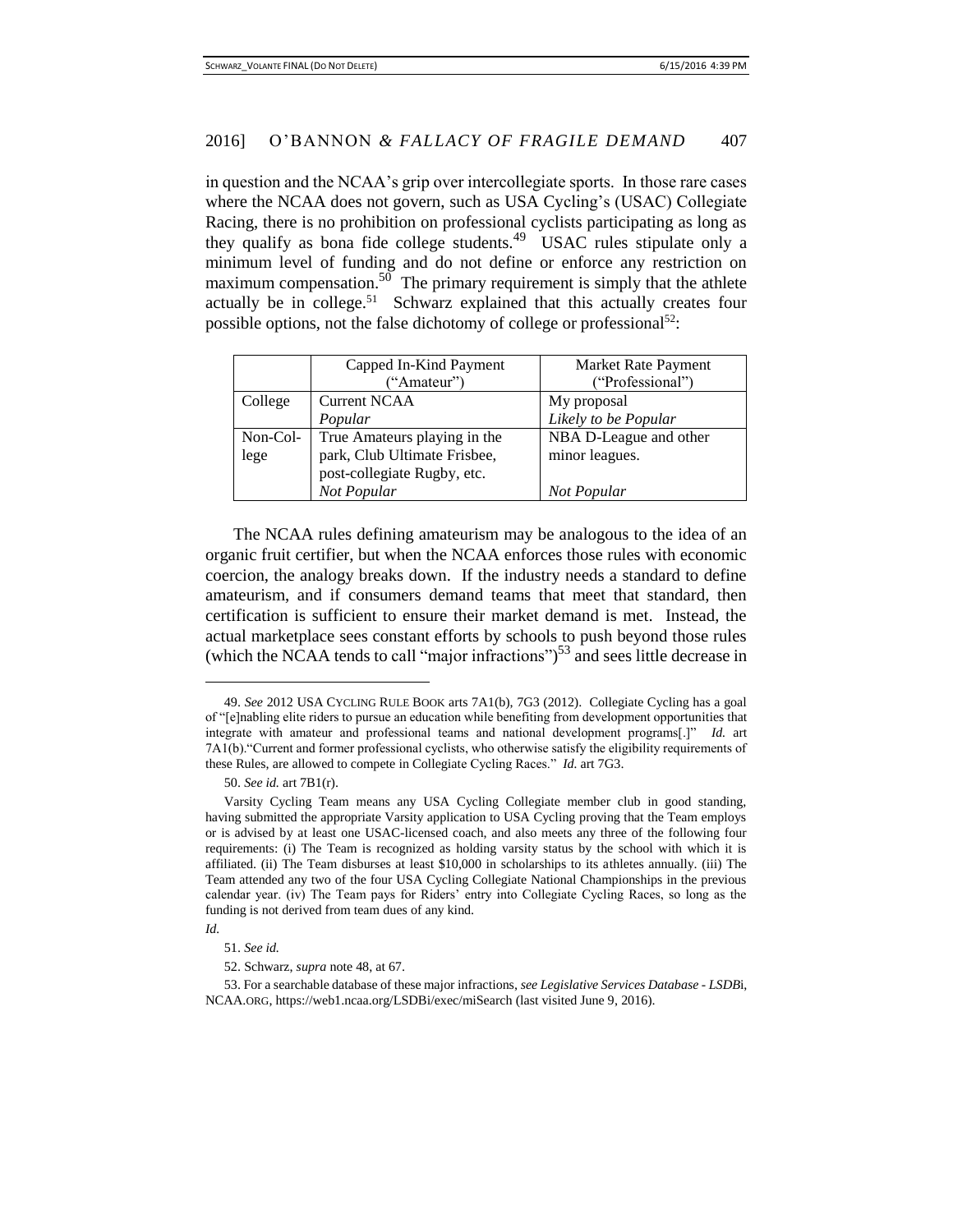demand with each example. If consumer demand is truly a function of amateurism, then a rigorous standard setting and inspection regime, without the need for collective boycott, would suffice. If there were truly a demand for amateurism, then that consumer demand would be sufficient to prevent teams from making the "quantum leap" that destroys demand, and the promise of a rigorous certification and inspection (but not enforcement) would be all that is needed to ensure against market collapse.

A simple mental experiment makes this clear. Assume (*arguendo*) demand for Auburn football is, as the majority in the Ninth Circuit implicitly assumed, a function of Auburn refraining from crossing some magical line such as COA. In other words, assume (as above) that  $\frac{dD(\vec{w},q)}{dw}$  of or all w<=COA, and then there is some as-yet unproven discontinuity, such that  $D(w, q) = 0$  for all w > COA. As indicated by the functional notation  $D(w,q)$ , demand is also assumed to be a function of quality—that is, the evidence strongly suggests that fans will pay more for a winning Auburn Tigers team than a losing one and networks will more prominently broadcast winning Auburn games, all else equal. Now assume the NCAA investigates allegations that Cecil Newton, father of Heisman Trophy winner Cam Newton, received payment in exchange for his son attending Auburn.<sup>54</sup> Under the truth-in-labeling assumptions, Auburn wants to maintain the label of amateur to tap into consumers' demand for amateurism, but Auburn also wants to "cheat" by paying the elder Newton for the services of the younger to improve quality without seeming to cross the threshold (w>COA). If the NCAA exposes the payment so that consumers are aware that Newton received more than COA, (and if the assumptions about the consumer benefits of amateurism were true) demand for the Auburn product would collapse, just as demand for faux-ganic fruit would collapse if the specific brands in question were publicly revealed to be phony.<sup>55</sup> There is no need to fine or collectively boycott Auburn, because if the assumptions about demand were true, the market would punish Auburn once the NCAA revealed the truth.

Instead, as many may have surmised, it is possible the revelation of Cecil Newton having profited off the sweat of Cam's brow would have had little or no impact on demand for Auburn football. That is, it appears that  $\frac{d\bar{D}(w,q)}{dw} > 0$  for some values of  $w > COA$ , or perhaps even the level of pay has no impact on demand, so that  $D = f(q)$ , rather than  $f(w, q)$ .<sup>56</sup> In that case, if Alabama were

<sup>54.</sup> Per documents released by Auburn, this example is counter-factual: "The documents indicate Newton's father, Cecil Newton, and ex-Mississippi State player Kenny Rogers sought from \$120,000 to \$180,000 for the quarterback to sign with the Bulldogs out of junior college but didn't ask any other school for money." *Auburn Releases Cam Newton Docs*, ESPN (Nov. 5, 2011), http://espn.go.com/college-football/story/\_/id/7190987/auburn-tigers-records-reveal-details-cam-newton-scandal.

<sup>55.</sup> One might say the metaphorical apple would hit Newton on the head.

<sup>56.</sup> Indeed, the idea that demand is itself increasing or decreasing in wages is contrary to all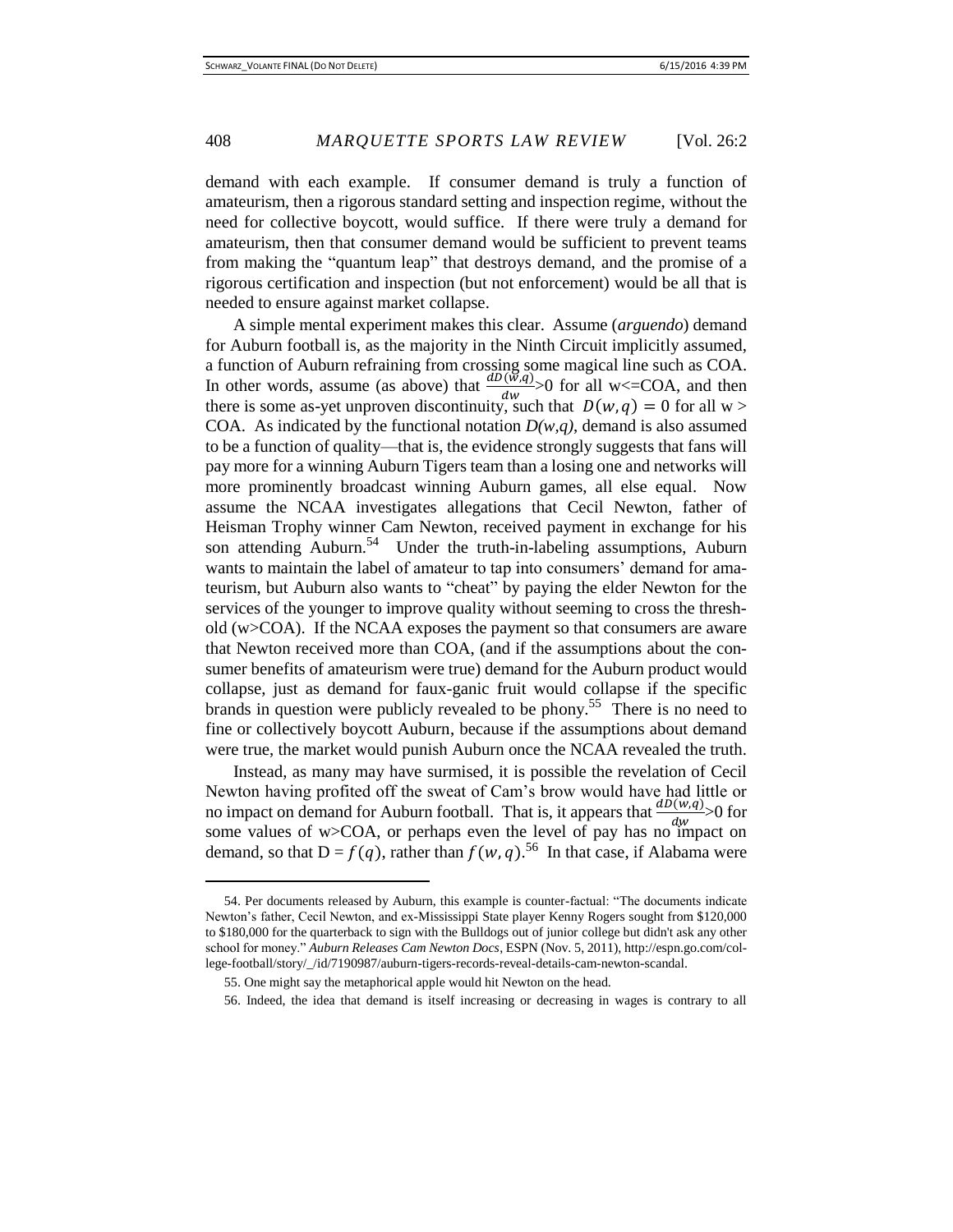to choose (on its own) that it no longer wished to play against Auburn, the antitrust laws would have little to say about such unilateral choices. On the other hand, neither would the law prohibit Alabama from continuing to play Auburn, even while maintaining amateurism or instead opting to adopt payments similar to Auburn. If it did so, Alabama would be reacting like a normal market participant, adopting additional expenses only because it felt it would please its fans and thereby grow revenue. But such broadening of consumer choice is made impossible by NCAA rules, which stifle that market choice and mandate that Alabama boycott Auburn or else face a collective boycott itself.

In both cases, then, what the law allows—collaboration among competitors to ensure a product can exist and thrive—and what the law prohibits—collusion above what is reasonable and necessary or which stifles rather than widens competition—are a better match to a system in which the NCAA maintains a standard definition of amateurism and conducts rigorous audits of schools believed to be violating those standards (as it does now) to certify compliance of those schools that wish to display the certified amateur sticker, but without any enforcement mechanism other than denying that certification to those schools that fail to meet the qualifications.

That is, that the NCAA could continue to define the "molten core" of its product as it argued in the Ninth Circuit: "This is the molten core of the rule. This says, this is a rule that simply says in the product that we have, athletes cannot be paid, and we define what pay constitutes."  $57$  But, this would leave it to consumers to enforce that rule with their feet (by attending games played only by certified amateur teams) and their eyeballs (by watching games played only by certified amateur teams).

In such a system, consumers whose demand is truly driven by amateurism will not be fooled into purchasing "shamateur" college football, but those consumers for whom such arbitrary distinctions do not matter—much like those who are fine with apples grown with pesticides—are able to purchase college sports in a market in which restraints on payment (other than those self-enforced by demand) do not exist. In that market, a star athlete might be paid to stay one additional year in college rather than ride the pine in the NBA or NFL, but under NCAA rules, that choice, for schools and for consumers of those school's sport products, is constrained.

There was a time during which the NCAA defined amateurism but had no

l

standard economics. For the NCAA's argument to be true, we already have to suppose that demand for college sports is *sui generis* because it hinges on wages in a way normal consumer demand does not.

<sup>57.</sup> Oral Argument, *supra* note 1, at 14:23.